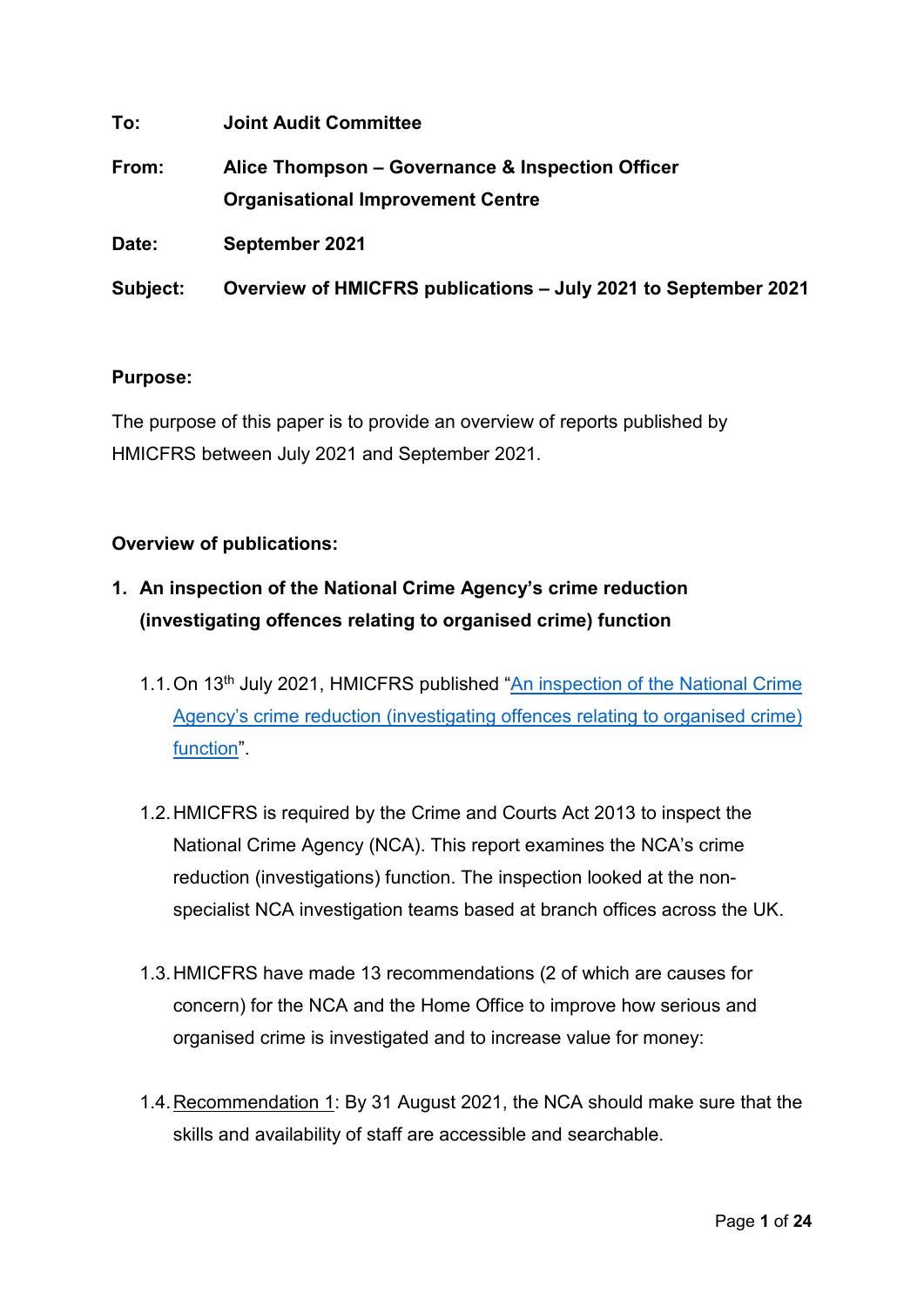- 1.5.Recommendation 2: By 30 November 2021, the NCA, in consultation with regional organised crime units (ROCUs), forces and the Home Office, should consider if the NCA should manage the reactive demand generated by seizures at the border.
- 1.6. Recommendation 3: By 31 August 2021, the NCA should review the balance of people in intelligence and investigations to meet the demand created by intelligence development cases.
- 1.7.Recommendation 4: By 31 May 2021, the NCA should publish a policy for the use of linked senior investigating officers (SIOs) as a way of ensuring smooth and timely handovers between intelligence and investigations. The practice of shifting decision-making responsibility from intelligence to investigations before a formal handover must stop.
- 1.8.Recommendation 5: By 31 May 2021, the NCA should ensure that organisational learning is added to every quality assurance review (QAR), is considered whenever a case is closed, and sent to the operational standards capability and assurance unit (OSCAU).
- 1.9.Recommendation 6: By 30 November 2021, the Home Office should make it clear how much money the NCA will have for the next three years to allow for future business planning and investment in longer-term projects.
- 1.10. Recommendation 7: With immediate effect, the NCA should prioritise IT investment that increases the automation of data transfer between systems to save staff time inputting information manually.
- 1.11. Recommendation 8: With immediate effect, the NCA should mandate the use of the Magnet ATLAS case management system for intelligence development, thereby reducing the manual inputting of information at the point of handover to investigations.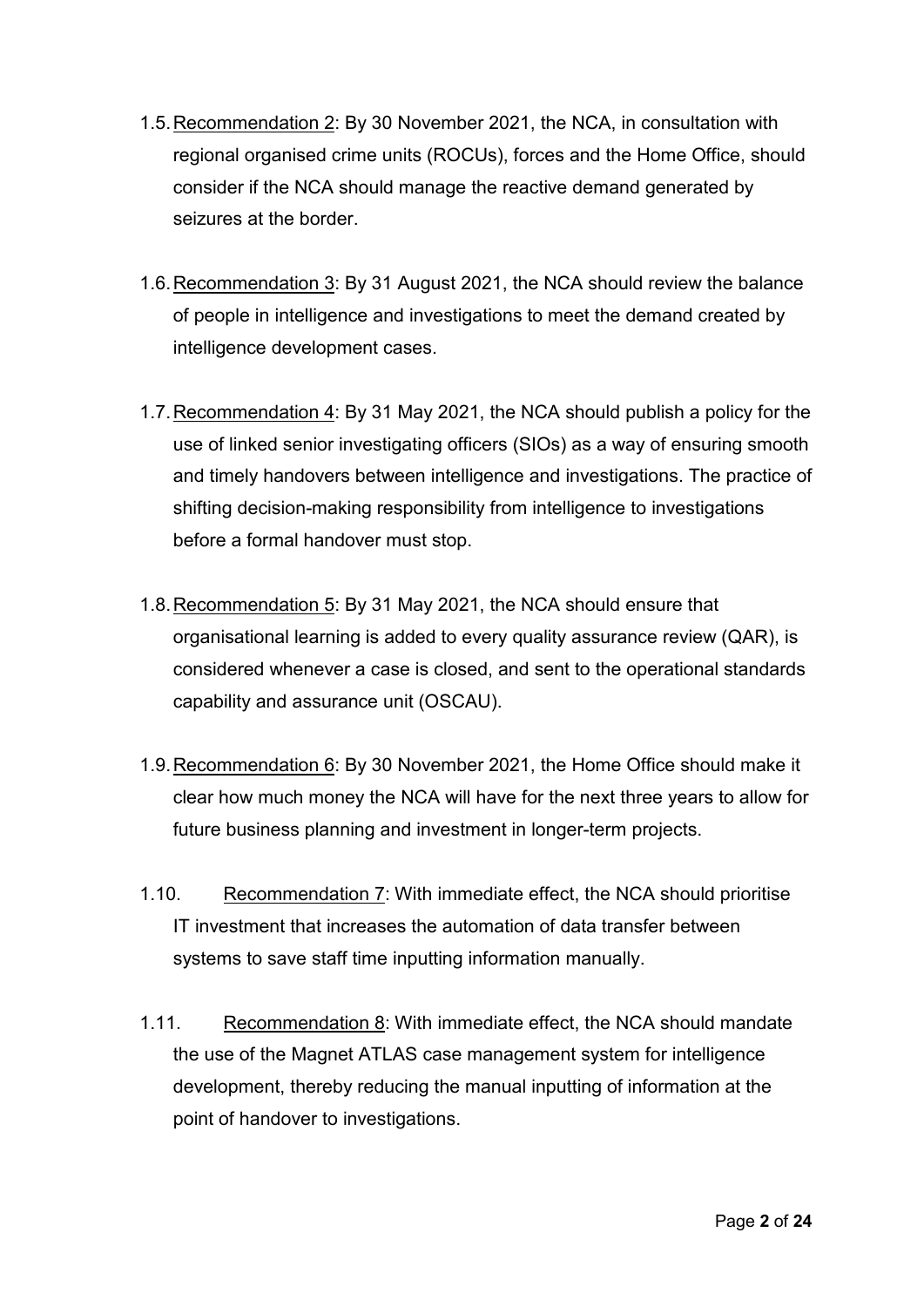- 1.12. Recommendation 9: By 31 August 2021, the NCA should review its digital forensic capability to make sure it meets the needs of the organisation.
- 1.13. Recommendation 10 (cause for concern): With immediate effect, the NCA should make sure that the practice of using personal mobile phones to obtain evidence and to communicate during covert operations should stop.
- 1.14. Recommendation 11: By 31 May 2021, the NCA should consider investment to update surveillance equipment to make sure officers have the quality of equipment needed to tackle the most sophisticated criminals.
- 1.15. Recommendation 12 (cause for concern): With immediate effect, the NCA must ensure all officers have access to a radio during operations, or when dealing with suspects, and that they have the knowledge and confidence to log on to them correctly. Consideration should be given to making radios personal issue to officers on the front line.
- 1.16. Recommendation 13: By 31 August 2021, the director general, with the Home Office, should review its reporting mechanisms and make sure the time spent updating and reporting on investigations is necessary and proportionate.

### **2. Neurodiversity in the criminal justice system: A review of evidence**

- 2.1. On 15<sup>th</sup> July 2021, HMICFRS published "Neurodiversity in the criminal justice [system: A review of evidence"](https://www.justiceinspectorates.gov.uk/cjji/wp-content/uploads/sites/2/2021/07/Neurodiversity-evidence-review-web-2021.pdf).
- 2.2.In December 2020, the Lord Chancellor and Secretary of State for Justice commissioned HM Inspectorate of Prisons and HM Inspectorate of Probation, with support from HMICFRS, to undertake an independent review of neurodiversity in the criminal justice system (CJS).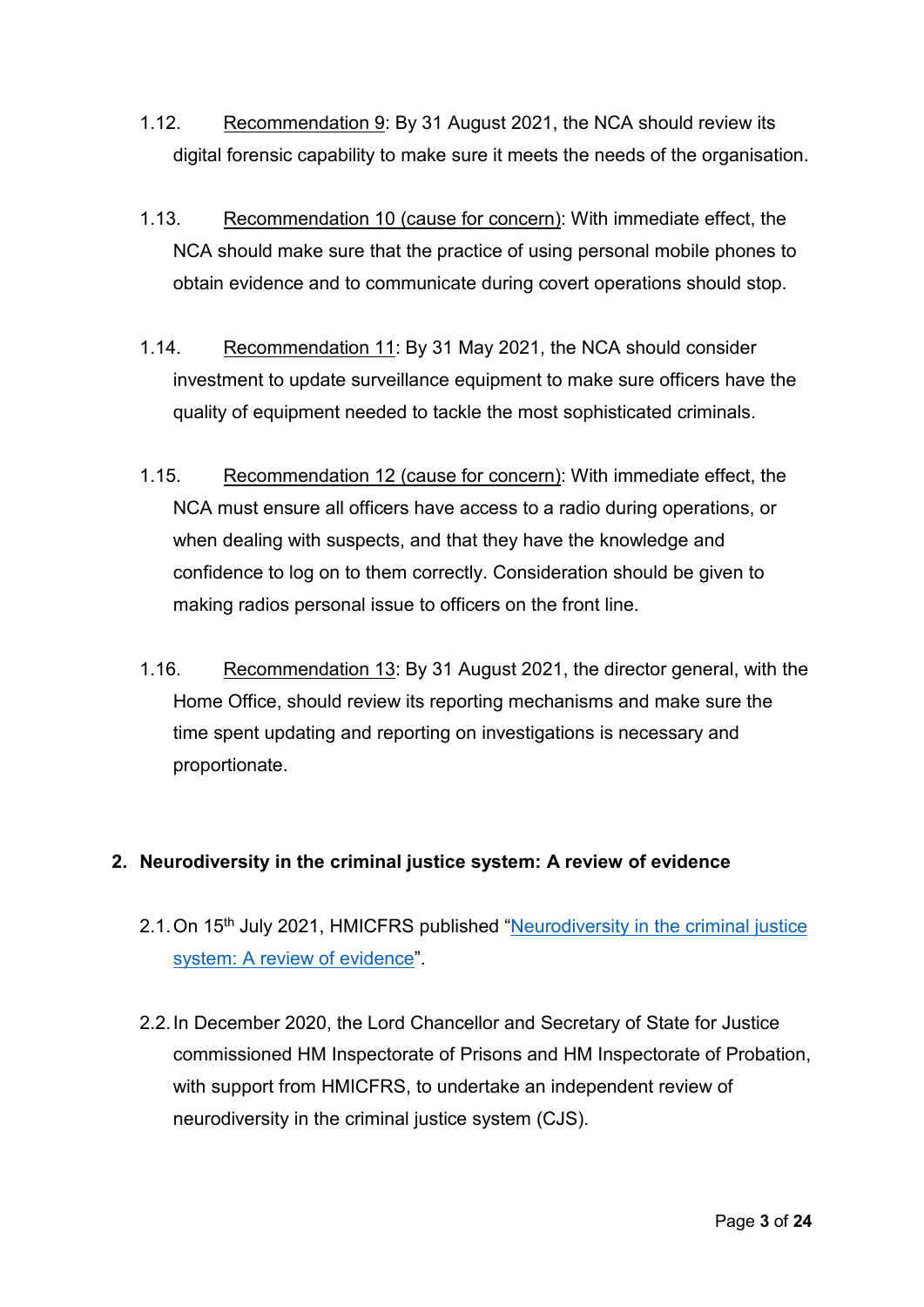- 2.3.Overall, the review found evidence of good local partnerships and heard about many simple adjustments that could easily be made to support neurodivergent people in the CJS. However, such provision is inconsistent and uncoordinated. With more effective assessment of need, adaptation of services and better training of staff it would be possible to support those with neurodivergent conditions, wherever they are in the CJS.
- 2.4.The report makes six recommendations, including an overarching recommendation about coordination, to improve the experiences and outcomes for those with neurodivergent needs. All of the recommendations are addressed to the Ministry of Justice:
- 2.5.Recommendation 1: In order to improve outcomes for neurodivergent people within the criminal justice system a coordinated and cross-government approach is required. To give the leadership and direction needed, the Ministry of Justice should work with the Home Office, Department for Health and Social Care and the Department for Education and the Welsh Government to develop an overarching national strategy. This strategy should be developed together with people with person experience of neurodivergence.
- 2.6.Recommendation 2: A common screening tool for universal use within the criminal justice system should be introduced, supported by an information sharing protocol specifying how information should be appropriately shared within and between agencies, to make sure that necessary adjustments and extra support are provided for individuals as they progress through the criminal justice system.
- 2.7.Recommendation 3: Screening data should be systematically collected and aggregated to provide a more accurate assessment of the prevalence of neurodivergence to inform needs analysis and service planning at all levels of the criminal justice system.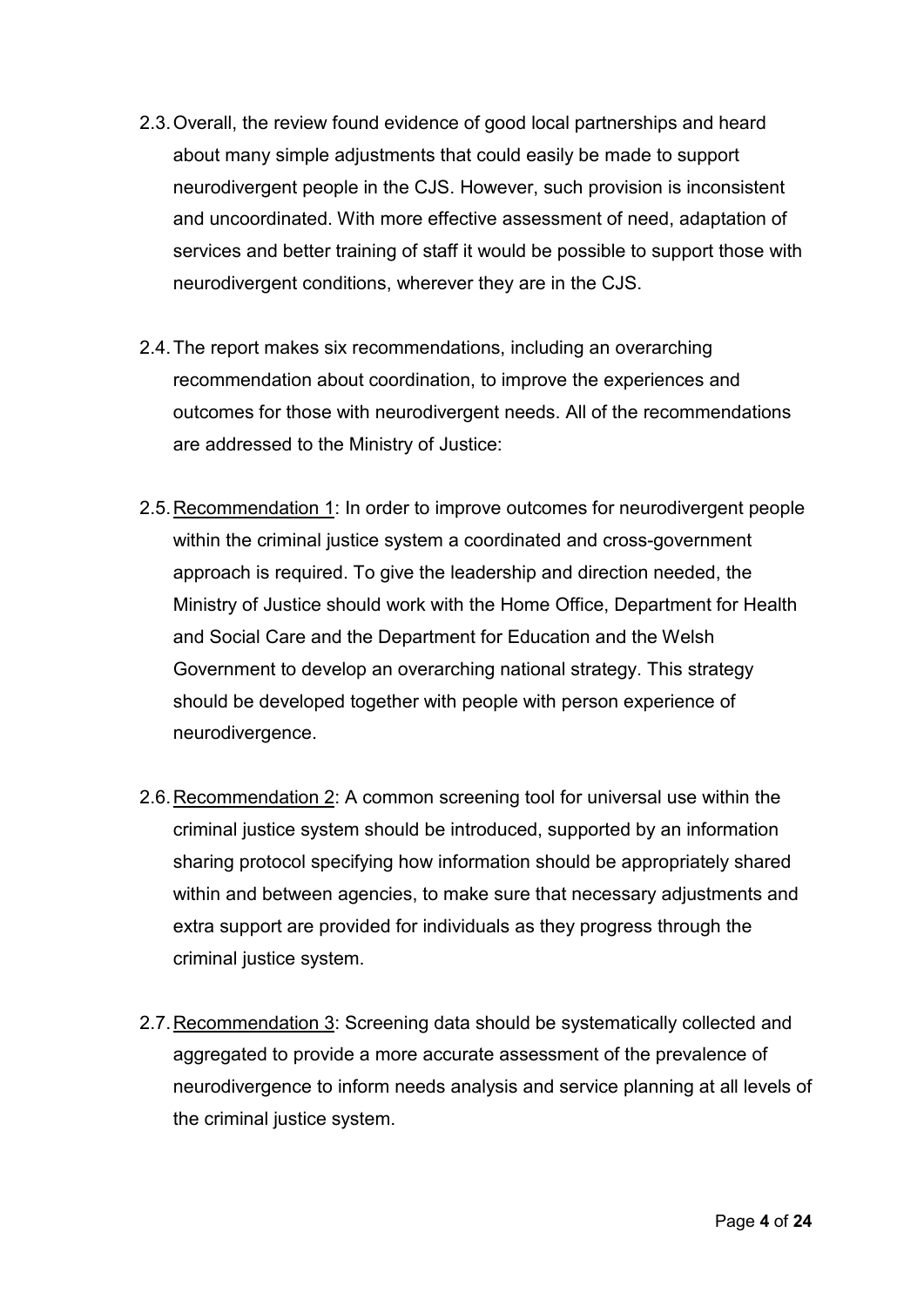- 2.8.Recommendation 4: A programme of awareness-raising and specialist training should be developed and delivered to staff working within criminal justice services. For frontline staff this learning should be broad-based, mandatory, raise awareness of neurodivergent conditions and how they impact on communication and be supported by practical strategies for working with neurodivergent people. More specialised training should be provided for staff whose roles require it. The programme should be developed and delivered in consultation with people who have person experience of neurodivergence.
- 2.9.Recommendation 5: Adjustments to meet the needs of those with neurodivergent conditions should be made throughout the criminal justice system. Relevant departments and bodies should work together to anticipate needs and make adjustments in anticipation of needs. Simple and largely low-cost changes to create neurodiversity-friendly environments, communications and staff culture are likely to benefit those coming into contact with the criminal justice system, regardless of neurodivergent conditions, and should be made as soon as possible.
- 2.10. Recommendation 6: Criminal justice system agencies should work together and with other statutory and third sector organisations in a coordinated way, to understand and meet the needs of neurodivergent individuals in the community, prevent offending and support rehabilitation.
- **3. A joint thematic inspection of the police and Crown Prosecution Service's response to rape – Phase one: From report to police or CPS decision to take no further action**
	- 3.1. On 16<sup>th</sup> July 2021, HMICFRS published "A joint thematic inspection of the [police and Crown Prosecution Service's response to rape –](https://www.justiceinspectorates.gov.uk/hmicfrs/wp-content/uploads/joint-thematic-inspection-of-police-and-cps-response-to-rape-phase-one.pdf) Phase one: From [report to police or CPS decision to take no further action"](https://www.justiceinspectorates.gov.uk/hmicfrs/wp-content/uploads/joint-thematic-inspection-of-police-and-cps-response-to-rape-phase-one.pdf).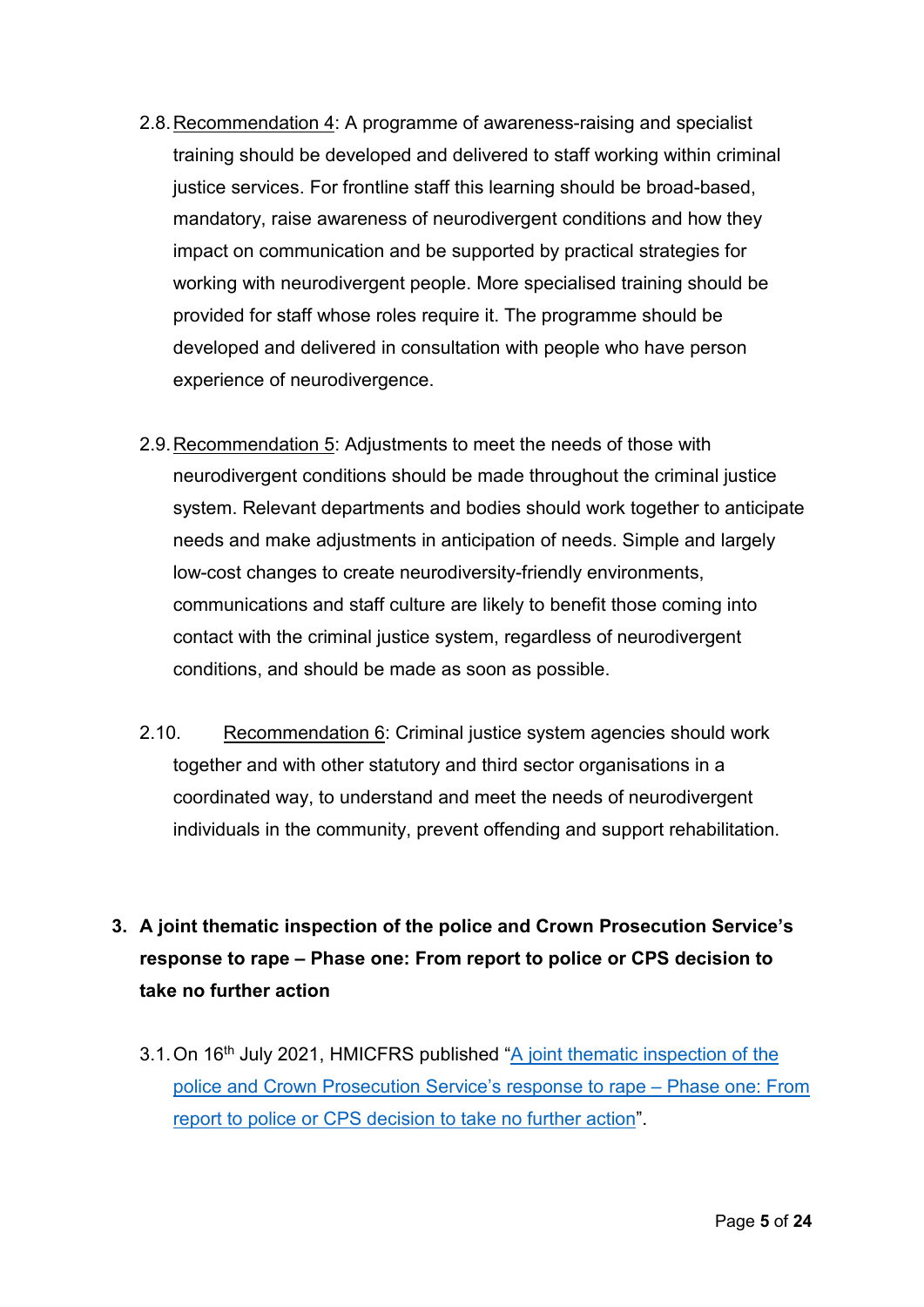- 3.2.This is the first of two inspection reports that will consider the response, decision-making and effectiveness of the police and Crown Prosecution Service (CPS) at every stage of a rape case – from first report through to finalisation of the case. This report focuses on those cases where either the police or the CPS made the decision to take no further action. The second report, considering cases from charge to disposal, is expected to be published in Winter 2021.
- 3.3.Overall HMICFRS and HM Crown Prosecution Service Inspectorate (HMCPSI) found that there needs to be a fundamental shift in how rape cases are investigated and prosecuted. The inspection findings have been passed to the Government Rape Review to provide further information to help promote joint improvements throughout the criminal justice system.
- 3.4.HMICFRS have set out 13 recommendations to improve how the investigation and prosecution of rape is currently handled. Progress against these recommendations will be tracked via the Constabulary's Business Assurance Meeting:
- 3.5.Recommendation 1: Immediately, police forces should ensure information on the protected characteristics of rape victims is accurately and consistently recorded.
- 3.6.Recommendation 2: Police forces and support services should work together at a local level to better understand each other's roles. A coordinated approach will help make sure that all available and bespoke wrap-around support is offered to the victim throughout every stage of the case. The input of victims and their experiences should play a central role in shaping the support offered.
- 3.7.Recommendation 3: Police forces should collect data to record the different stages when, and reasons why, a victim may withdraw support for a case. The Home Office should review the available outcome codes so that the data gathered can help target necessary remedial action and improve victim care.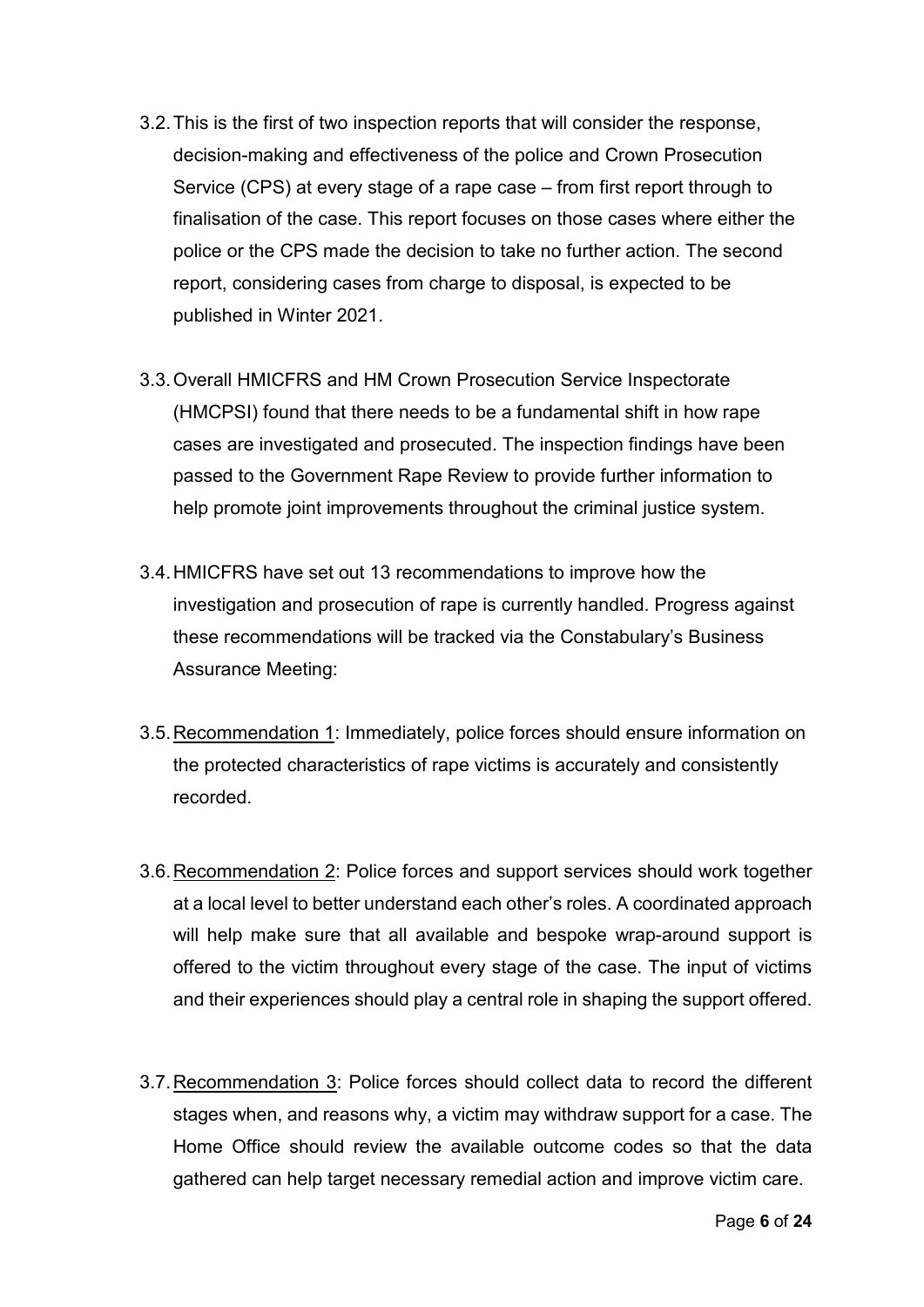- 3.8.Recommendation 4: Immediately, police forces and CPS Areas should work together at a local level to prioritise action to improve the effectiveness of case strategies and action plans, with rigorous target and review dates and a clear escalation and performance management process. The NPCC lead for adult sexual offences and the CPS lead should provide a national framework to help embed this activity.
- 3.9.Recommendation 5: Police forces and the CPS should work together at a local level to introduce appropriate ways to build a cohesive and seamless approach. This should improve relationships, communication and understanding of the roles of each organisation. As a minimum, the following should be included: 1) considering early investigative advice in every case and recording reasons for not seeking it; 2) the investigator and the reviewing prosecutor including their direct telephone and email contact details in all written communication; 3) in cases referred to the CPS, a face-to-face meeting (virtual or in person) between the investigator and prosecutor before deciding to take no further action; and 4) a clear escalation pathway available to both the police and the CPS in cases where the parties don't agree with decisions, subject to regular reviews to check effectiveness, and local results.
- 3.10. Recommendation 6: The police and the CPS, in consultation with commissioned and non-commissioned services and advocates, and victims, should review the current process for communicating to victims the fact that a decision to take no further action has been made. They should implement any changes needed so that these difficult messages are conveyed in a timely way that best suits the victims' needs.
- 3.11. Recommendation 7: Police forces should ensure investigators understand that victims are entitled to have police decisions not to charge reviewed under the Victims' Right to Review scheme and should periodically review levels of take-up.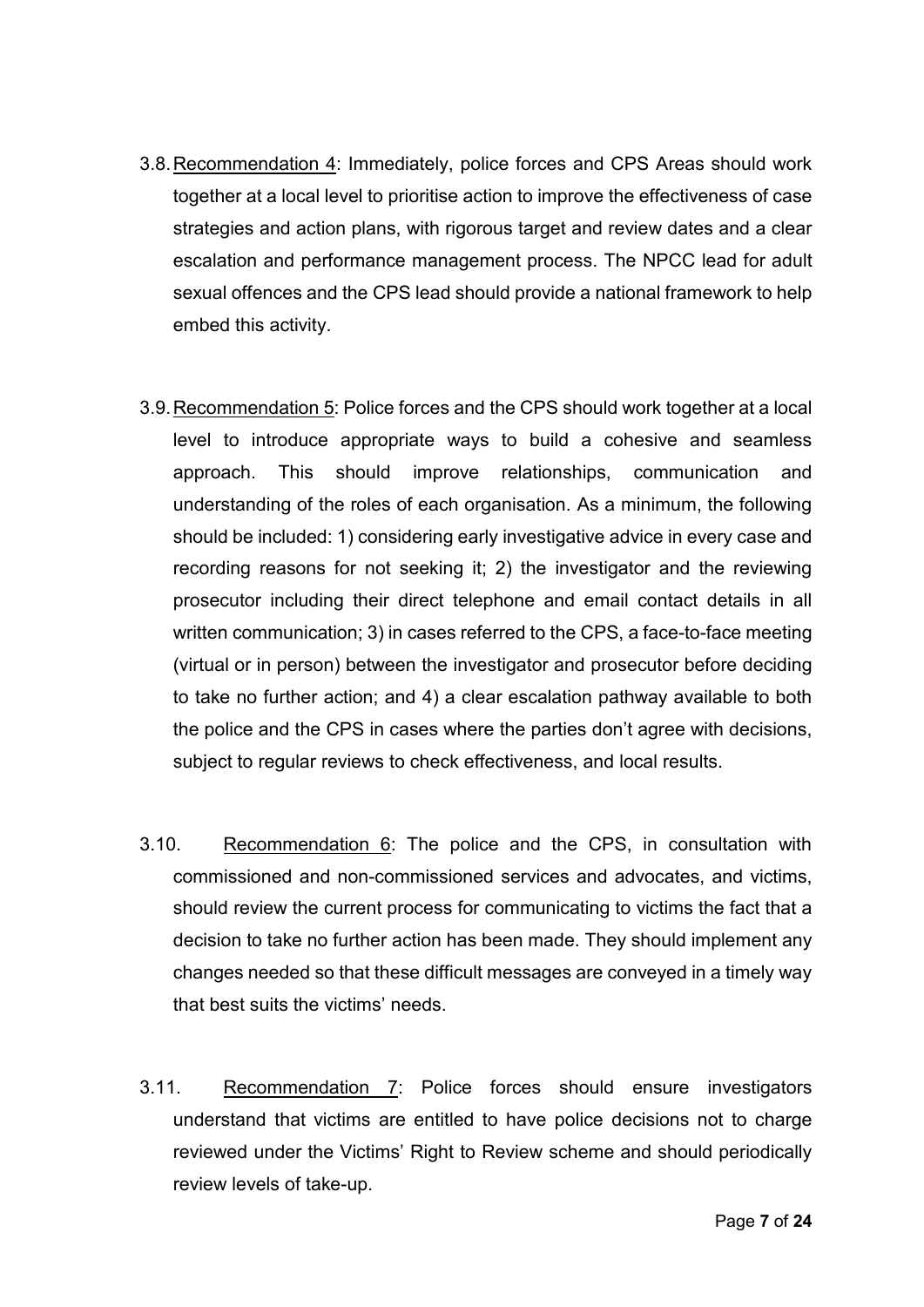- 3.12. Recommendation 8: The National Criminal Justice Board should review the existing statutory governance arrangements for rape and instigate swift reform, taking into account the findings from this report and from the Government Rape Review. The recent appointment of the Minister for Crime and Policing to lead the implementation of the Rape Review should make sure that there is sustained oversight and accountability throughout the whole criminal justice system, sufficient resourcing for the capacity and capability required, and improved outcomes for victims. To support this, a clear oversight framework, escalation processes and scrutiny need to be in place immediately.
- 3.13. Recommendation 9: Immediately, the CPS should review and update the information on the policy for prosecuting cases of rape that is available to the public. The information provided about how the CPS deals with cases of rape must be accurate. Victims and those who support them must be able to rely on the information provided to inform their decisions.
- 3.14. Recommendation 10: Immediately, the College of Policing and the NPCC lead for adult sexual offences should review the 2010 ACPO guidance on the investigation of rape in consultation with the CPS. The information contained in available guidance must be current to inform effective investigations of rape and provide the best service to victims.
- 3.15. Recommendation 11: The Home Office should undertake an urgent review of the role of the detective constable**.** This should identify appropriate incentives, career progression and support for police officer and police staff investigators to encourage this career path. It should include specific recommendations to ensure there is adequate capacity and capability in every force to investigate rape cases thoroughly and effectively.
- 3.16. Recommendation 12: The College of Policing and NPCC lead for adult sexual offences should work together to review the current training on rape,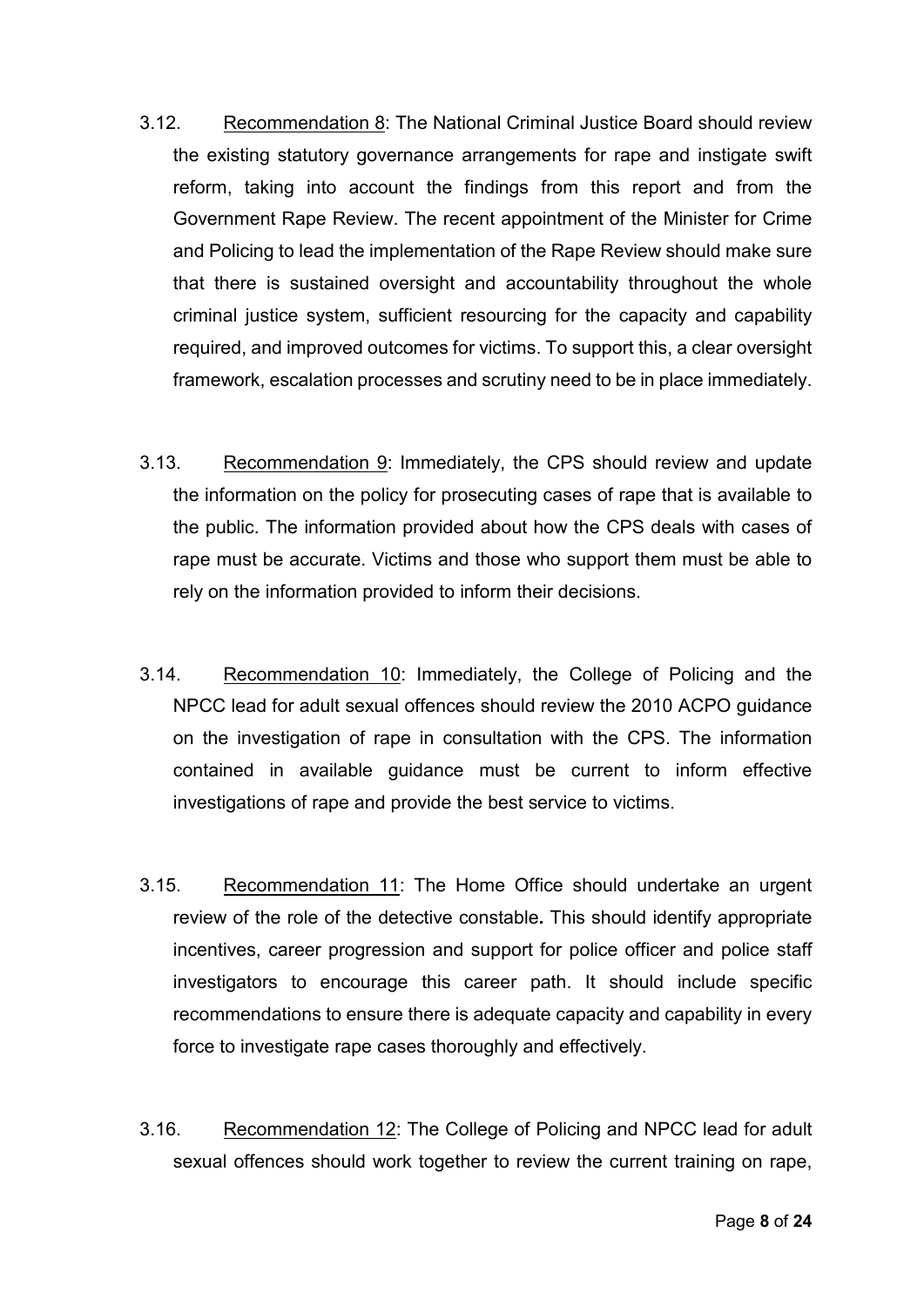including the Specialist Sexual Assault Investigators Development Programme (SSAIDP), to make sure that there is appropriate training available to build capability and expertise. This should promote continuous professional development and provide investigators with the right skills and knowledge to deal with reports of rape. Forces should then publish annual SSAIDP attendance figures, and information on their numbers of current qualified RASSO investigators.

3.17. Recommendation 13: The College of Policing, NPCC lead for adult sexual offences and the CPS should prioritise action to provide joint training for the police and the CPS on the impact of trauma on victims, to promote improved decision-making and victim care.

### **4. State of Policing: The Annual Assessment of Policing in England and Wales 2020**

- 4.1. On 21<sup>st</sup> July 2021, HMICFRS published "State of Policing: The Annual [Assessment of Policing in England and Wales 2020"](https://www.justiceinspectorates.gov.uk/hmicfrs/wp-content/uploads/state-of-policing-2020.pdf).
- 4.2.The report contains Her Majesty's Chief Inspector of Constabulary's assessment of the effectiveness and efficiency of policing in England and Wales based on the inspections HMICFRS carried out between March 2020 and March 2021.

# **5. A shared confidence: A summary of how law enforcement agencies use sensitive intelligence**

5.1.On 29th July 2021, HMICFRS published ["A shared confidence: A summary of](https://www.justiceinspectorates.gov.uk/hmicfrs/publication-html/summary-of-how-law-enforcement-agencies-use-sensitive-intelligence/)  [how law enforcement agencies use sensitive intelligence"](https://www.justiceinspectorates.gov.uk/hmicfrs/publication-html/summary-of-how-law-enforcement-agencies-use-sensitive-intelligence/).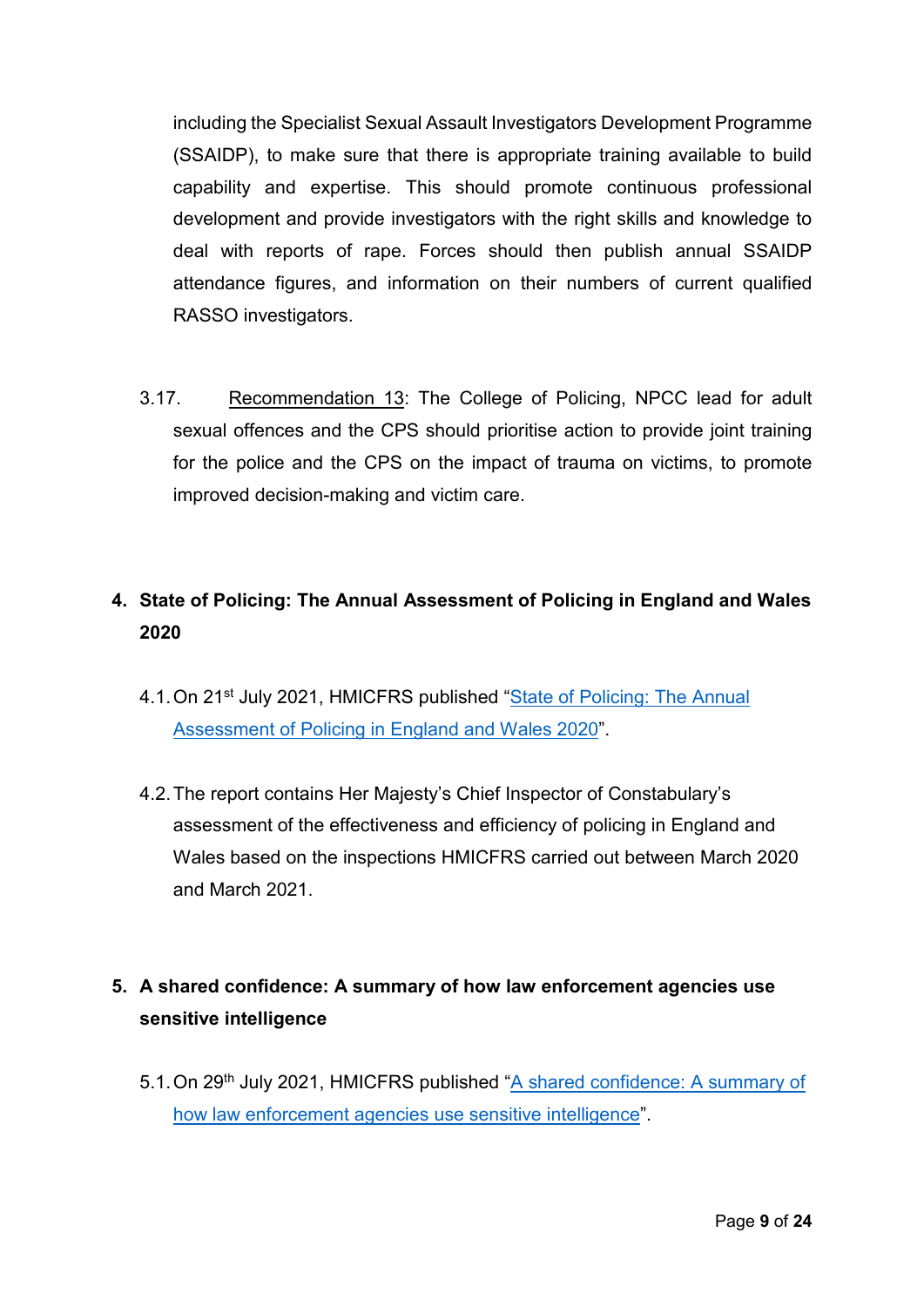- 5.2. In this inspection, HMICFRS examined how effectively and efficiently UK law enforcement use sensitive intelligence in the fight against serious and organised crime (SOC).
- 5.3.Overall, HMICFRS found some excellent work led by committed people working in a complex and difficult environment. However, they also found examples of inconsistency in approaches to governance, IT and evaluation which inhibits the effective use of sensitive intelligence and undermines the confidence between agencies that shared standards are recognised, applied and followed.
- 5.4.HMICFRS have made 14 recommendations aimed at improving the effectiveness of sensitive intelligence in tackling SOC, all of which are addressed to the NPCC, Director General of the NCA and/or the Home Office:
- 5.5.Recommendation 1: By 31 December 2021, the National Police Chiefs' Council lead for serious and organised crime and the Director General of the NCA should define the term 'sensitive intelligence'.
- 5.6.Recommendation 2: By 1 July 2022, the National Police Chiefs' Council lead for serious organised crime should establish an accreditation process for sensitive intelligence units.
- 5.7.Recommendation 3: By 1 July 2022, the National Police Chiefs' Council lead for serious organised crime should establish standard operating procedures for managing sensitive intelligence.
- 5.8.Recommendation 4: By 1 July 2022, the Director General of the NCA should establish a process for identifying, evaluating and, if appropriate, adopting best practice from other intercepting authorities.
- 5.9. Recommendation 5: By 31 December 2021, the Director General of the NCA should give guidance to staff on its interpretation of the Investigatory Powers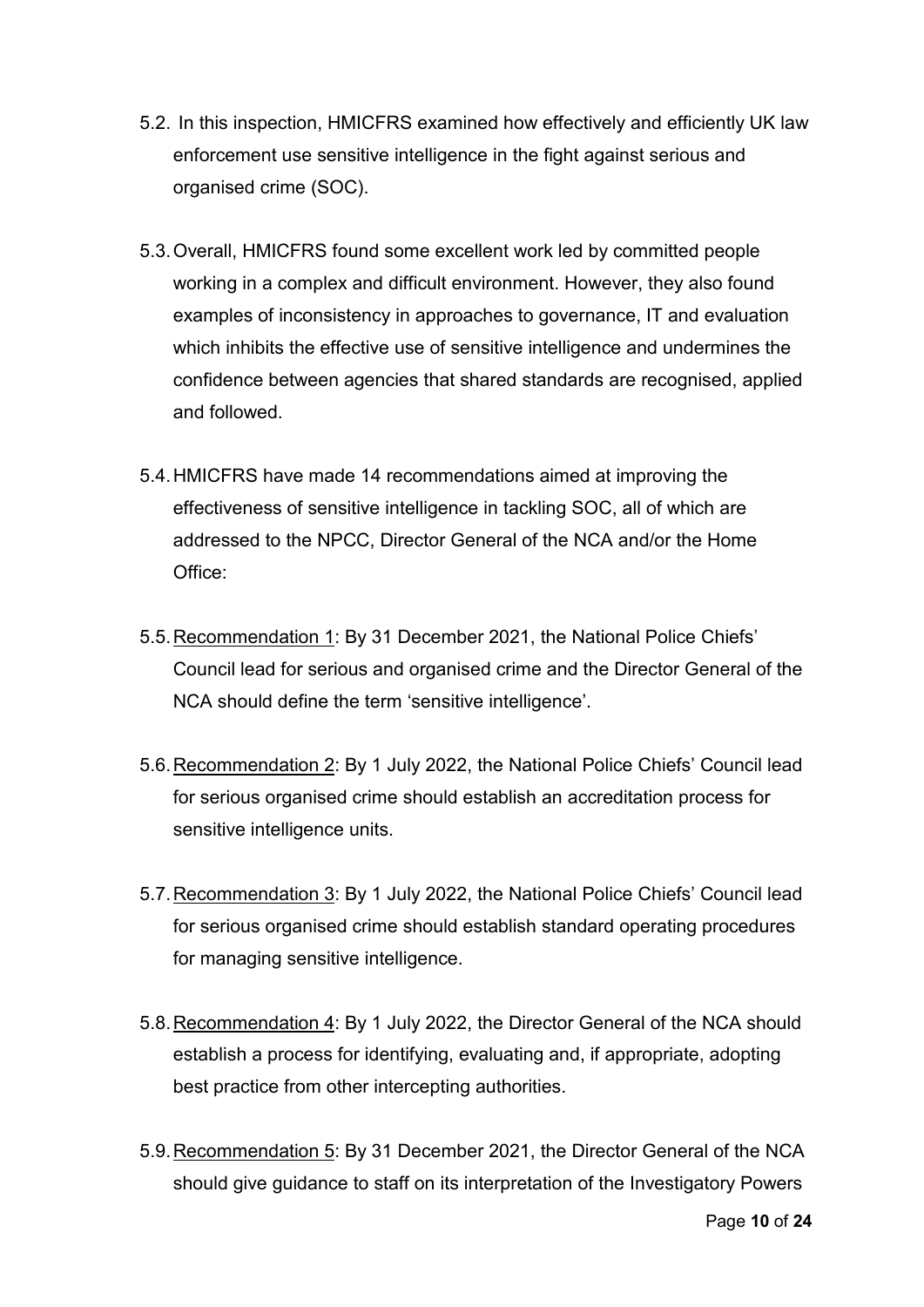Act 2016, specifically the terms "minimum that is necessary" and "authorised purposes".

- 5.10. Recommendation 6: By 1 July 2022, the Home Office should consider the benefits of a national serious organised crime intelligence structure.
- 5.11. Recommendation 7: By 28 February 2023, the Home Office should work with the National Police Chiefs' Council lead for serious organised crime and the Director General of the NCA to devise a technical solution to make exchanging sensitive intelligence between organisations more efficient and effective.
- 5.12. Recommendation 8: By 31 December 2021, the National Police Chiefs' Council lead for the Police National Database should give guidance on access permissions in relation to sensitive intelligence. Chief constables should comply with that guidance.
- 5.13. Recommendation 9: By 1 July 2022, the National Police Chiefs' Council lead for serious and organised crime should set standards to make sure that each regional sensitive intelligence unit has full and ready access to all intelligence systems of each force in their region. Chief constables should comply with those standards.
- 5.14. Recommendation 10: By 1 July 2022, the Director General of the NCA and the National Police Chiefs' Council lead for serious and organised crime should agree appropriate access for the NCA to all regional sensitive intelligence unit intelligence databases.
- 5.15. Recommendation 11: With immediate effect, the National Police Chiefs' Council lead for serious organised crime and the Director General of the NCA should implement a method for the analysis of targeted intercept material within sensitive intelligence units that meets the operational needs of all parties. This should be formalised with a memorandum of understanding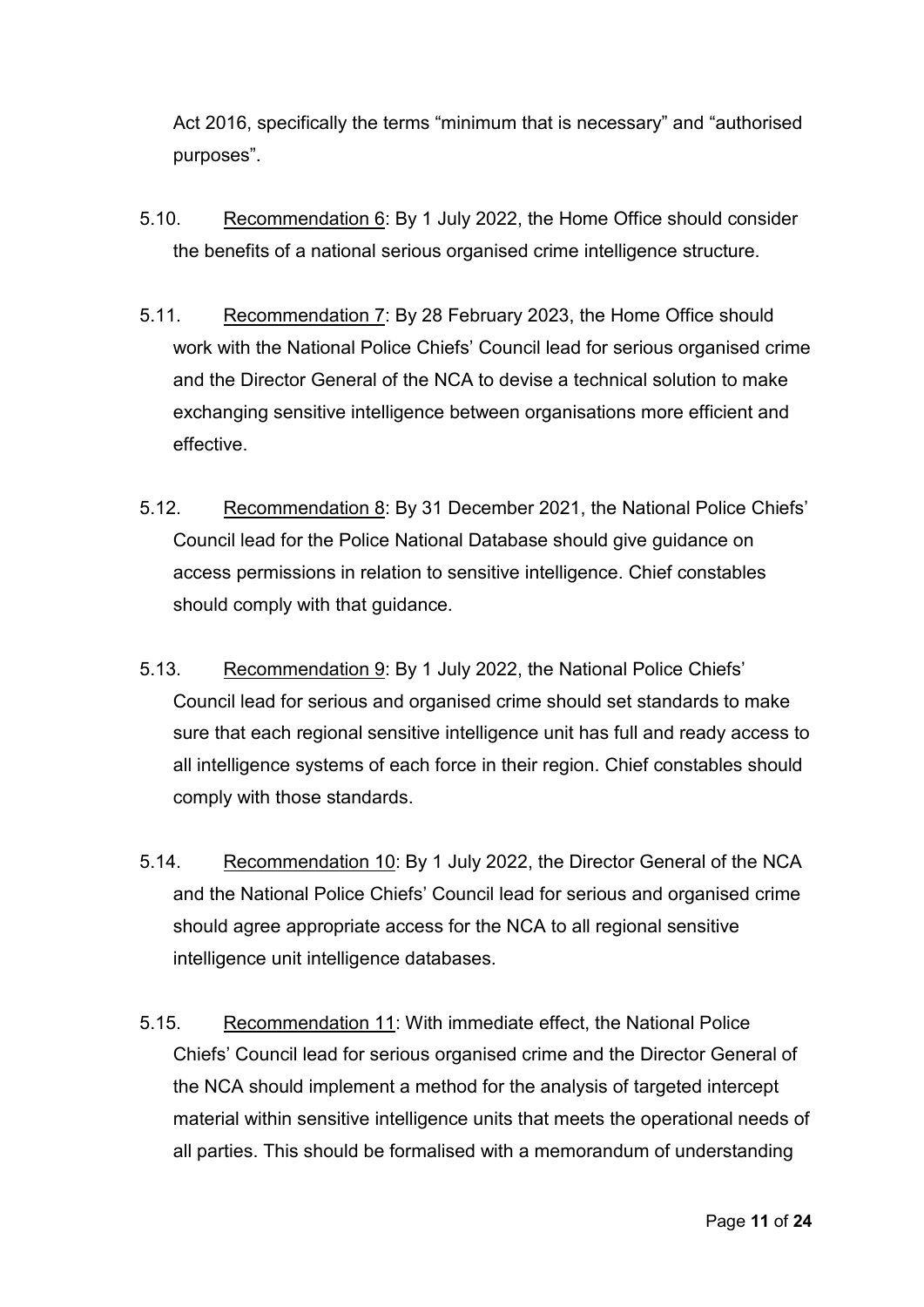and standard operating procedures. Compliance with these procedures should then be tested in an accreditation process.

- 5.16. Recommendation 12: With immediate effect, the Home Office should make sure that the sensitive intelligence network's user requirements are considered in the design stage of the replacement interception dissemination platform, Themis, and that the network is invited onto the Themis implementation oversight board as a full and equal member.
- 5.17. Recommendation 13: By 1 July 2022, the Director General of the NCA and the National Police Chiefs' Council lead for serious organised crime should make sure that the principles of Project Harmproof, designed to minimise the likelihood of intelligence failure, are embedded across the SIN.
- 5.18. Recommendation 14: By 31 December 2021, the National Police Chiefs' Council lead for serious and organised crime and the Director General of the NCA should give guidance on how sensitive intelligence should be used to consistently inform the MoRiLE, organised crime group mapping and serious organised crime system tasking processes.

## **6. A review of 'Fraud: Time to choose' – A revisit of the 2018 fraud inspection to assess progress of the recommendations and areas for improvement**

- 6.1. On 5<sup>th</sup> August 2021, HMICFRS published "A review of Fraud: Time to Choose – [A revisit of the 2018 fraud inspection to assess progress of the](https://www.justiceinspectorates.gov.uk/hmicfrs/wp-content/uploads/a-review-of-fraud-time-to-choose.pdf)  [recommendations and areas for improvement"](https://www.justiceinspectorates.gov.uk/hmicfrs/wp-content/uploads/a-review-of-fraud-time-to-choose.pdf).
- 6.2.In 2018, the Home Secretary commissioned HMICFRS to carry out a thematic inspection of fraud. In April 2019, they published "Fraud: Time to Choose" which contained 16 recommendations and 5 areas for improvement (AFIs). HMICFRS have now revisited the previous inspection to see how the police service has responded to the recommendations and AFIs. The report presents their findings on the progress that has been made.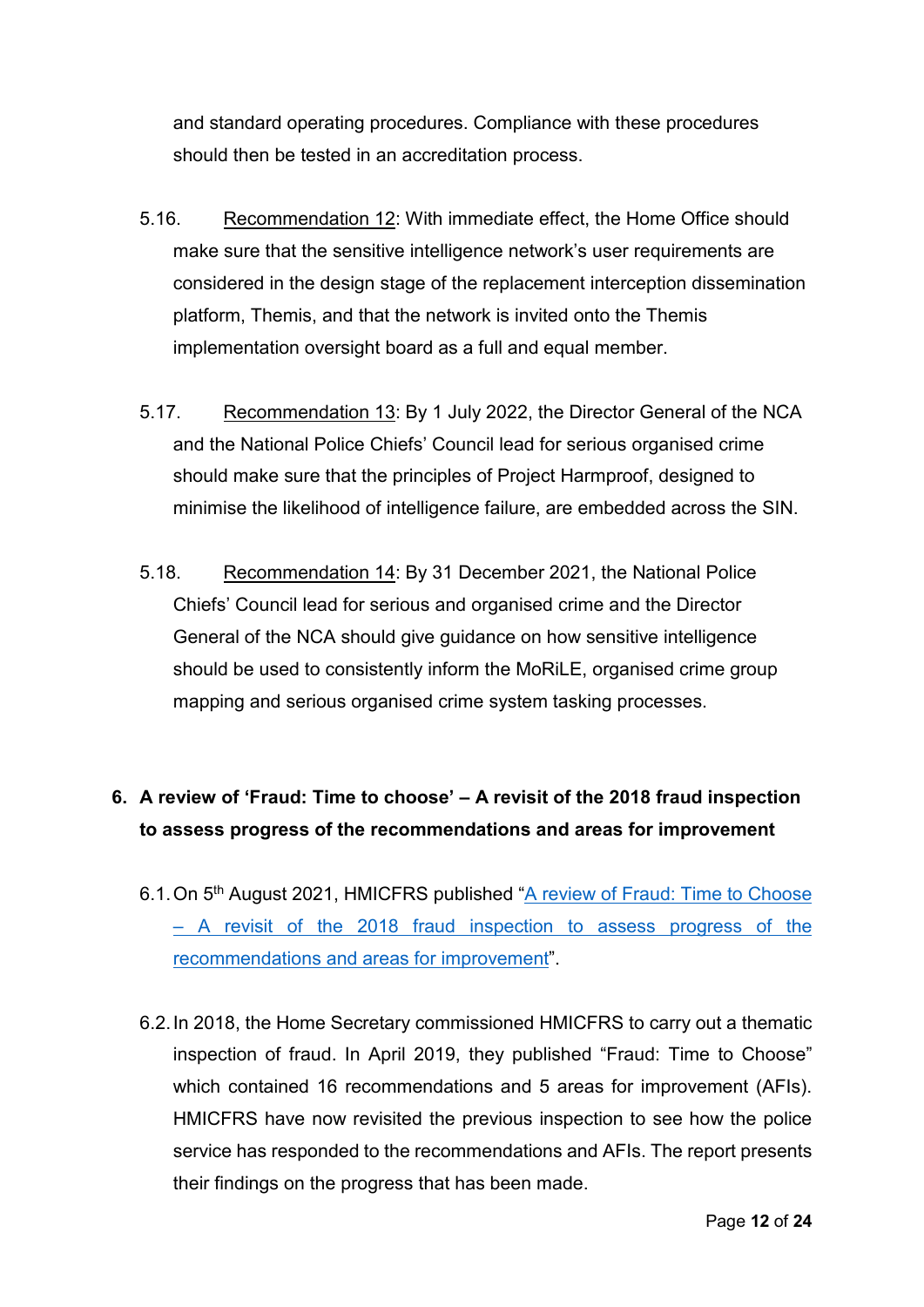- 6.3.As a result of their findings, HMICFRS made 3 further recommendations to improve the national response to fraud. Progress against these recommendations will be tracked via the Constabulary's Business Assurance Meeting:
- 6.4. Recommendation 1: By 30<sup>th</sup> September 2021, chief constables should make sure that their forces are following the guidance issued by the National Police Chief's Council Coordinator for Economic Crime about fraud-related calls for service.
- 6.5.Recommendation 2: By 31st March 2022, the National Police Chief's Council Coordinator for Economic Crime with the National Crime Agency, National Economic Crime Centre and City of London Police should set up an effective national tasking and coordination process for fraud.
- 6.6.Recommendation 3: By 31st October 2021, chief constables should adopt the guidance issued in September 2019 by the National Police Chief's Council Coordinator for Economic Crime that was aimed at improving information given to victims when reporting fraud.

# **7. A duty to protect: Police use of protective measures in cases involving violence against women and girls**

- 7.1.On 24th August, HMICFRS published a super-complaint report ["A duty to](https://assets.publishing.service.gov.uk/government/uploads/system/uploads/attachment_data/file/1012890/a-duty-to-protect-police-use-of-protective-measures-cases-involving-violence-against-women-and-girls.pdf)  [protect: Police use of protective measures in cases involving violence against](https://assets.publishing.service.gov.uk/government/uploads/system/uploads/attachment_data/file/1012890/a-duty-to-protect-police-use-of-protective-measures-cases-involving-violence-against-women-and-girls.pdf)  [women and girls"](https://assets.publishing.service.gov.uk/government/uploads/system/uploads/attachment_data/file/1012890/a-duty-to-protect-police-use-of-protective-measures-cases-involving-violence-against-women-and-girls.pdf).
- 7.2.In March 2019, the Centre for Women's Justice (CWJ) made a supercomplaint to HMICFRS. The super-complaint was about the police's alleged failure to use protective measures to safeguard women and girls, namely precharge bail; non-molestation orders; domestic violence protection notices and orders; and restraining orders.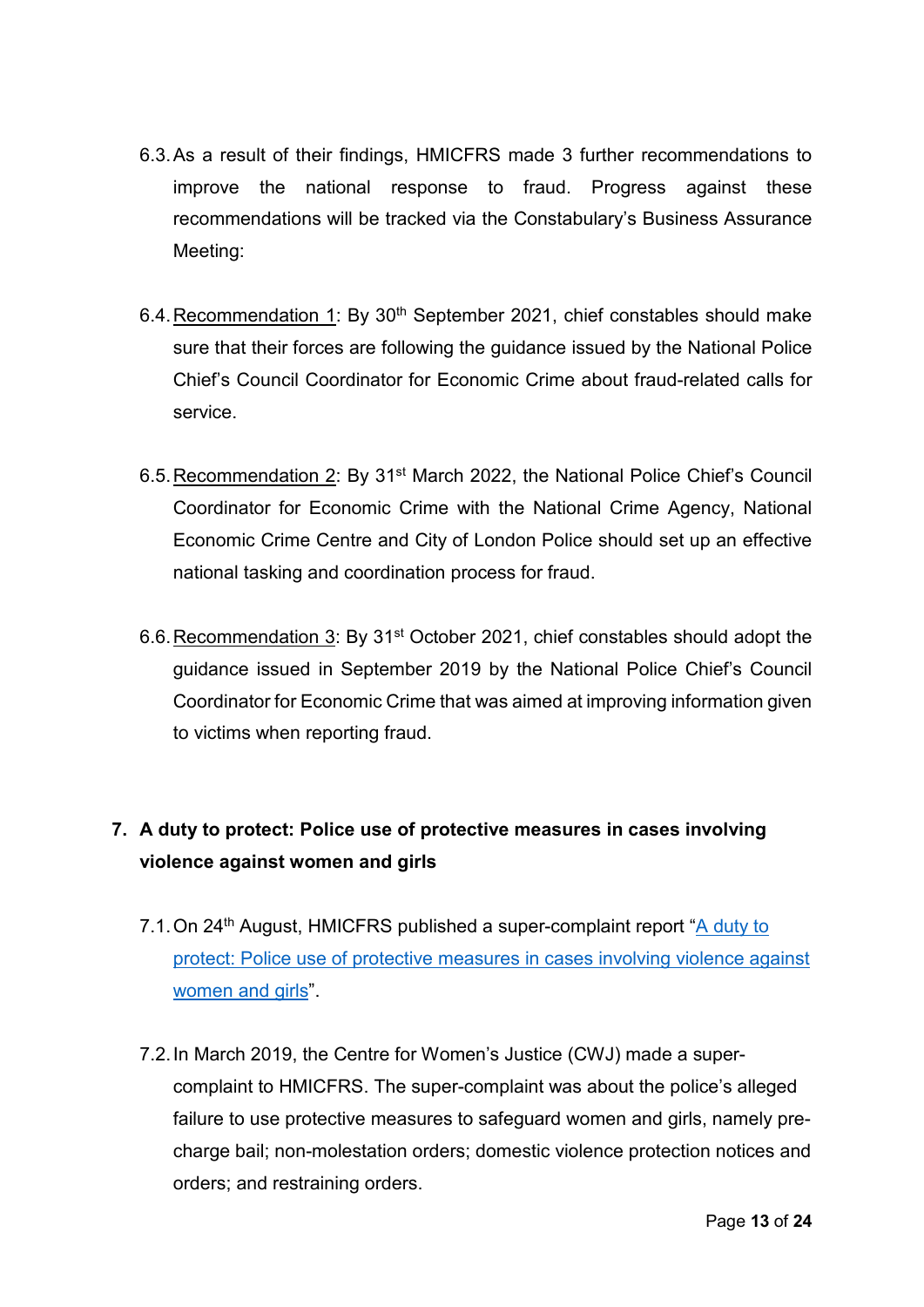- 7.3.As a result of their findings, HMICFRS, the College of Policing and the IOPC have made 15 recommendations. These include recommendations that forces change and monitor their approaches in respect of protective measures and to make sure that police officers are better equipped to understand the full suite of measures available. Progress against these recommendations will be tracked via the Constabulary's Business Assurance Meeting:
- 7.4. Recommendation 1: Chief Constables, in conjunction with the NPCC lead for bail, should implement processes for managing RUI in line with the letter from the NPCC lead for bail management portfolio dated 29 January 2019. This is to ensure, as far as is possible, that investigations are conducted efficiently and effectively, thereby supporting both victims of crime and unconvicted suspects.
- 7.5.Recommendation 2: Chief constables should ensure data is gathered on the use of voluntary attendance to enable the identification of patterns of its use, particularly in relation to the types of cases, so that voluntary attendance is only used in those cases where it would be an appropriate case management tactic.
- 7.6.Recommendation 3: Chief constables should introduce processes to ensure that in all pre-charge bail cases where bail lapses, the investigator in charge of the case carries out an assessment of the need for pre-charge bail to continue. In those cases where the suspect has not been charged, the decision to extend or terminate bail should be recorded with a rationale.
- 7.7.Recommendation 4: The Home Office should commission research on whether bail reduces re-offending and protects victims, and publish the findings of any such research.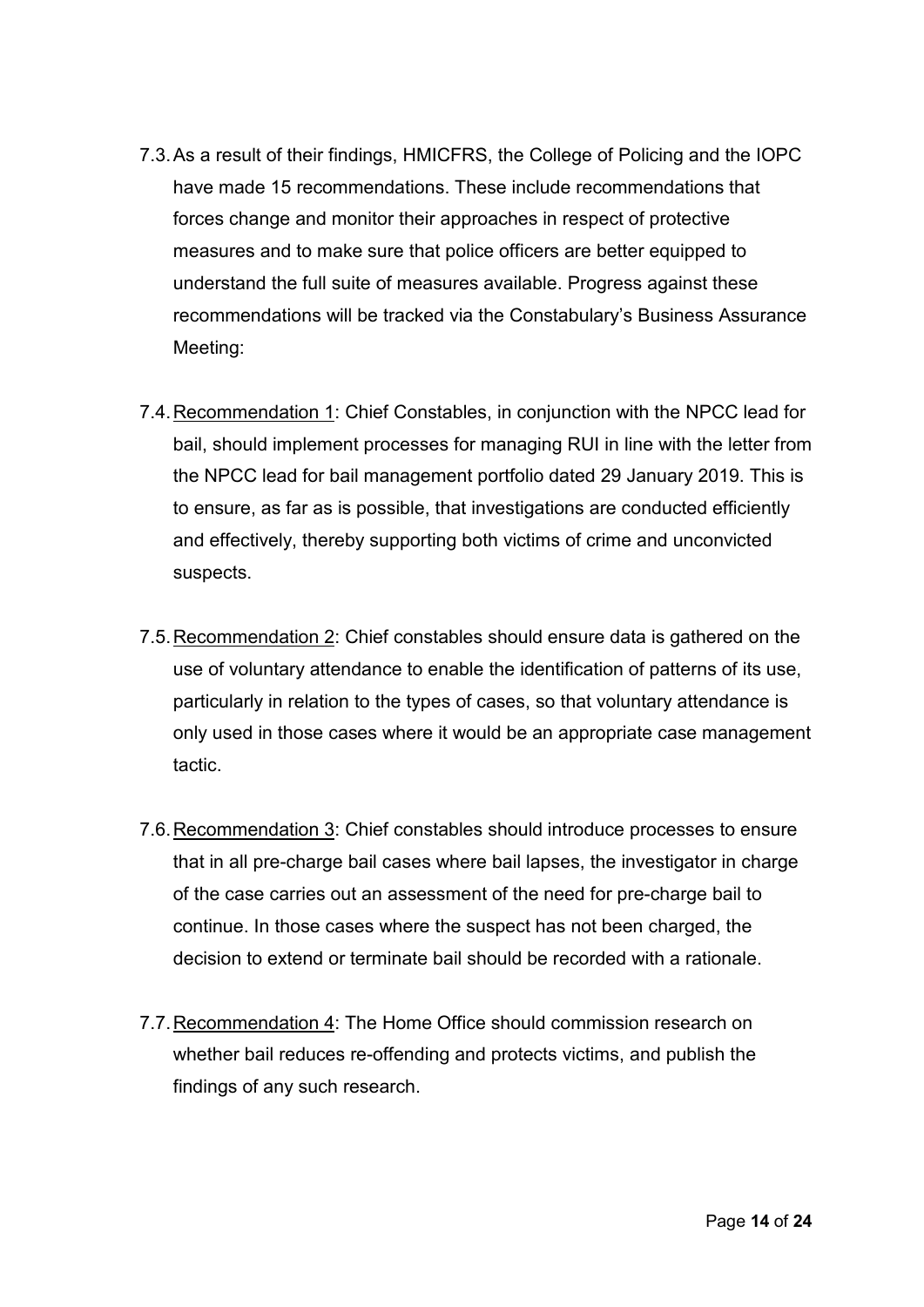- 7.8.Recommendation 5: The Home Office and the Ministry of Justice should intensify and accelerate their consideration of the creation of a bespoke offence of breaching pre-charge bail.
- 7.9. Recommendation 6: The Ministry of Justice and the Home Office should review the mechanism for informing the police of NMOs and propose remedies for improvement.
- 7.10. Recommendation 7: Chief constables should review and if necessary refresh their policy on how the force processes notifications of NMOs, so officers can easily identify if an NMO exists.
- 7.11. Recommendation 8: The Ministry of Justice should review a sample of NMOs to consider whether the wording of these are ambiguous and could cause problems for enforcement and propose a remedy to prevent ambiguity in NMO wording, if it is identified.
- 7.12. Recommendation 9: The Home Office should publish data on the number of reported breaches of NMOs. This should form part of the annual data collection on the applications for and granting of NMOs.
- 7.13. Recommendation 10: The NPCC lead for domestic abuse should consider Home Office data on the number of reported breaches of NMOs, and provide a report to HMICFRS within six months on national actions and guidance as a result.
- 7.14. Recommendation 11: Chief constables should, until DAPOs replace DVPNs and DVPOs in their force: 1) review, and if necessary refresh their policy on DVPNs and DVPOs, and in line with the overarching recommendation, a) ensure that there is clear governance and communication to prioritise the effective use of DVPNs and DVPOs, when these are the most appropriate tools to use, b) monitor their use to ensure they are being used effectively; and 2) ensure experience and lessons learned on using DVPN / DVPOs informs the use of DAPOs.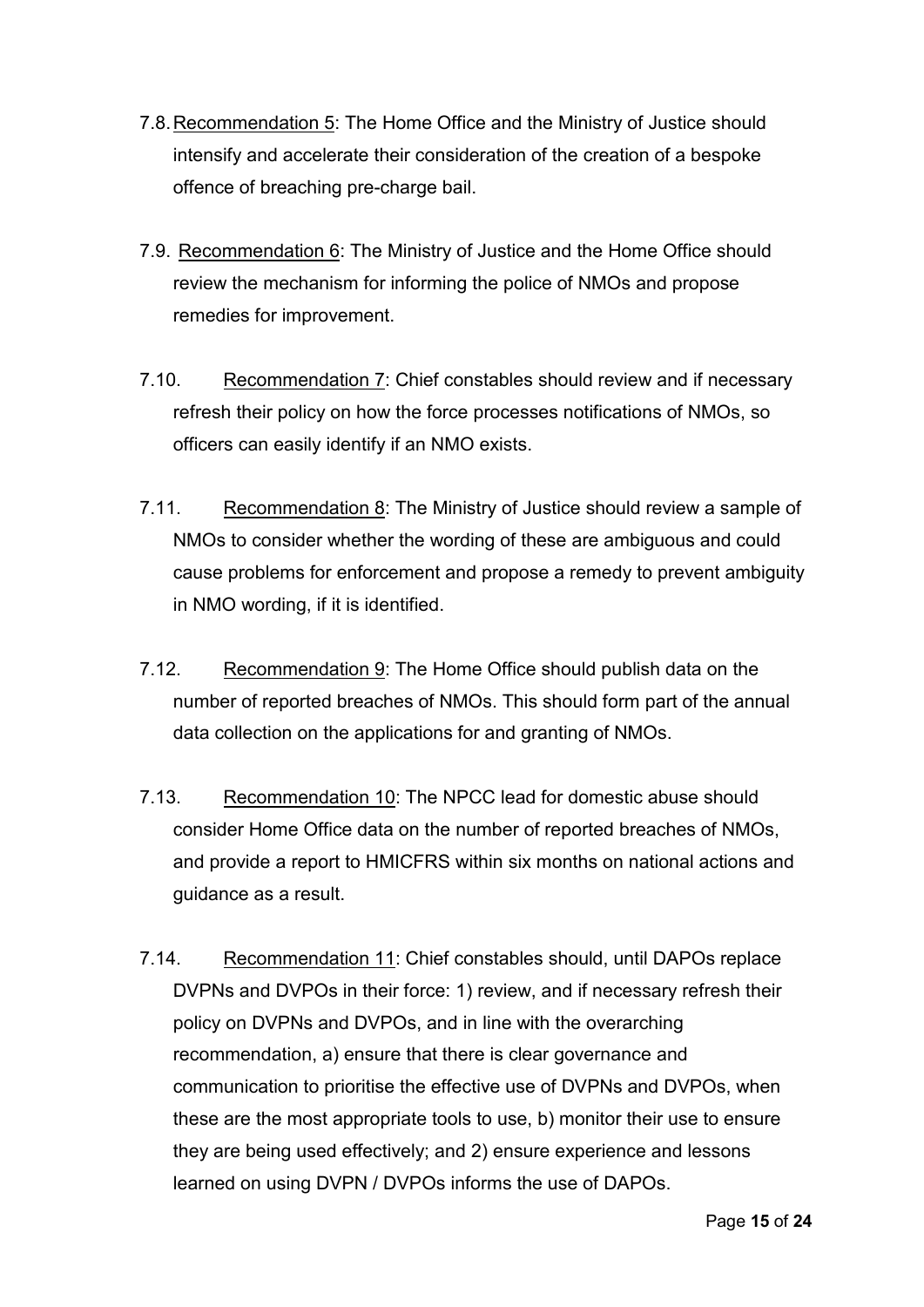- 7.15. Recommendation 12: The NPCC should formulate a robust process, working with the CPS, to clearly define roles to ensure restraining orders are applied for in all suitable cases and that the victims' consent is obtained. This process should ensure prosecutors are made aware of what conditions are appropriate to protect the victim and that victims are consulted on the proposed conditions.
- 7.16. Recommendation 13: Chief constables should assure themselves that: 1) their officers are fully supported in carrying out their duties to protect all vulnerable domestic abuse victims by: a) ensuring their officers understand the suite of protective measures available (including new measures such as DAPOs); b) ensuring officers are aware of referral pathways to third-party support organisations which are available to protect vulnerable domestic abuse victims; and c) ensuring their officers have guidance and support on how to choose the most appropriate response for the situation; and 2) governance is in place to monitor the use of all protection orders and to evaluate their effectiveness, including by seeking the views of victims.
- 7.17. Recommendation 14: Chief constables should consider what legal support they need to use protective measures (if they don't already have this) and secure this support. The NPCC should consider whether regional or national legal (or other) expertise could be made available, so forces can easily access specialist support and can maximise efficiency and consistency.
- 7.18. Recommendation 15: Monitoring of recommendations: 1) Home Office and Ministry of Justice to each provide a report to Her Majesty's Chief Inspector of Constabulary on progress in implementing HMICFRS's recommendations within six months of the date of publication of this report; and 2) NPCC to collate chief constables' progress in reviewing and, where applicable, implementing their recommendations and report these to Her Majesty's Chief Inspector of Constabulary within six months of the date of publication of this report.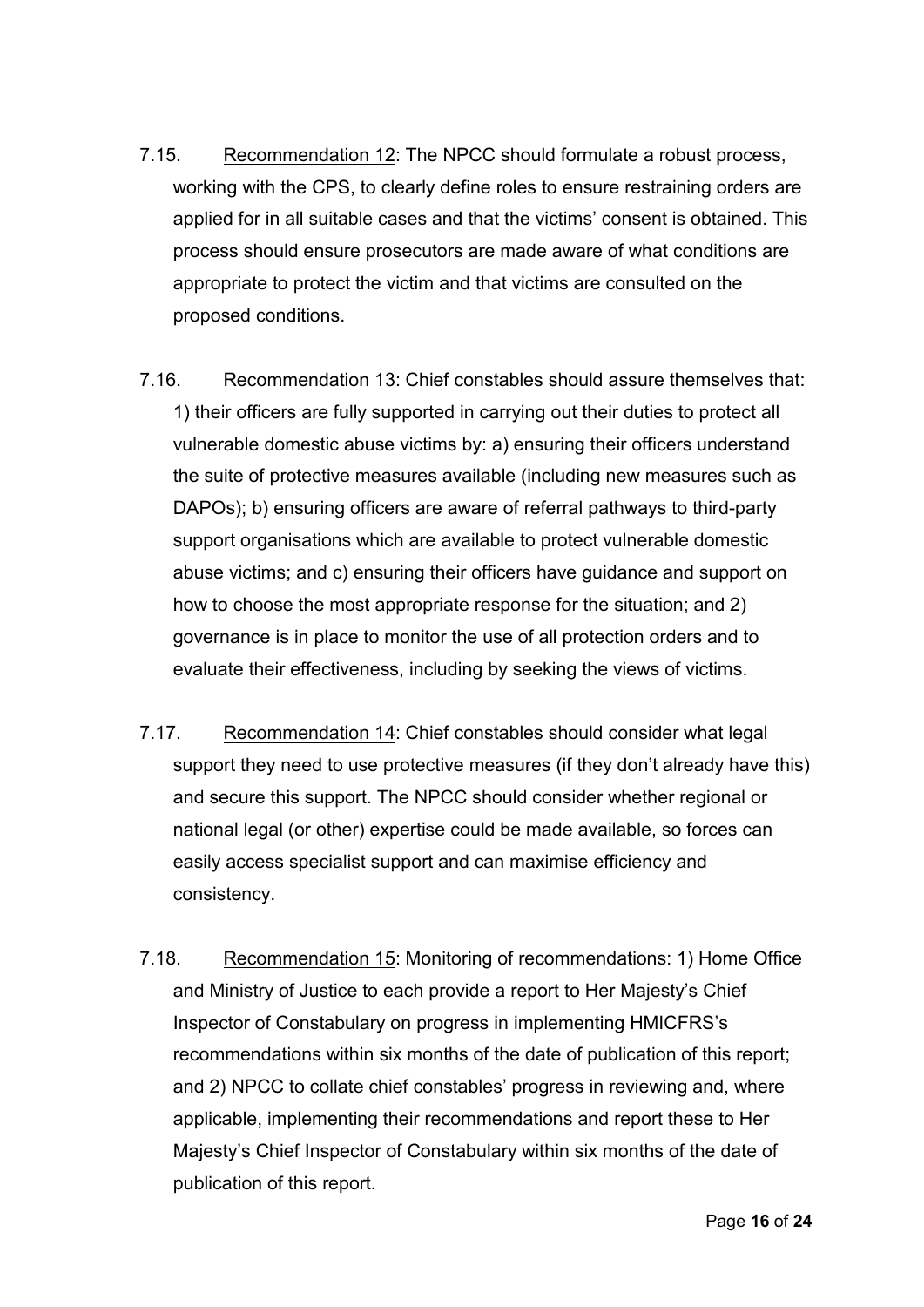- 7.19. HMICFRS, the College of Policing and the IOPC have also set some additional actions:
- 7.20. Action 1: In light of changes to pre-charge bail, we propose that HMICFRS should consider future inspection activity to review the impact of the changes.
- 7.21. Action 2: The College of Policing will update its guidance to reflect changes needed on the implementation of the Police, Crime, Sentencing and Courts Bill and to clarify that officers may consider that if a suspect were to be released from police detention on bail with lawfully imposed conditions, the need for those conditions may well fulfil the 'necessity test' for arrest.
- 7.22. Action 3: HMICFRS to continue to assess use of DVPN/DVPOs and any new domestic abuse orders through its wider inspection activity.
- 7.23. Action 4: HMICFRS should consider future inspection activity in respect of restraining orders, including supervision and monitoring use of these by police officers. After a suitable period when more data is available from the inspection activity, HMICFRS and HMCPSI should consider undertaking a review to assess how effective the police and CPS are at applying for restraining orders, and if there is any point of failure within the process that needs to be addressed.

### **8. Final report: Police engagement with women and girls inspection**

- 8.1. On 17<sup>th</sup> September, HMICFRS published "Final report: Police engagement [with women and girls inspection"](https://www.justiceinspectorates.gov.uk/hmicfrs/wp-content/uploads/police-response-to-violence-against-women-and-girls-final-inspection-report.pdf).
- 8.2.In March 2021, the Home Secretary commissioned HMICFRS to inspect the effectiveness of police engagement with women and girls. This report sets out findings and recommendations from one part of this inspection, which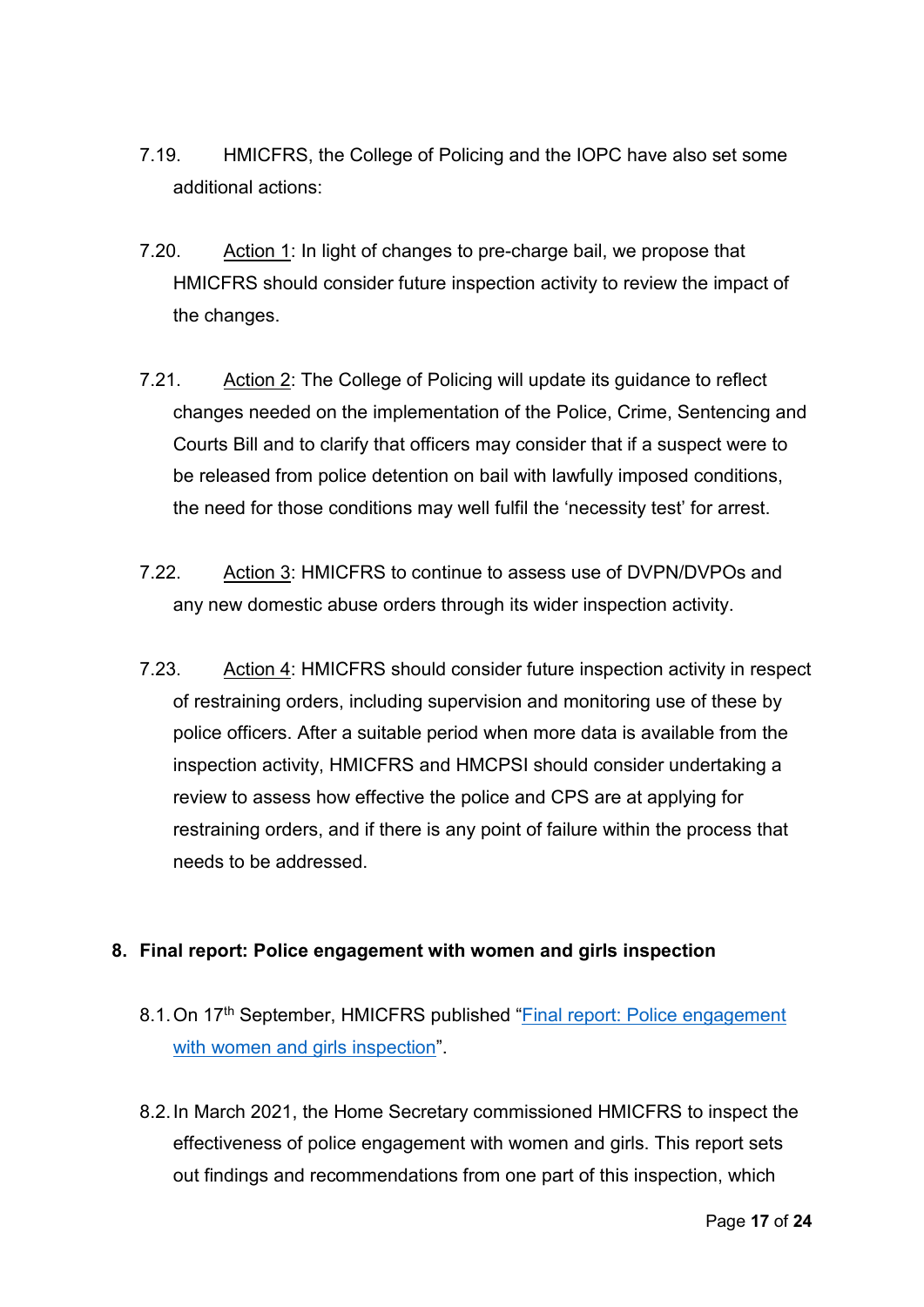focuses on how effectively the police respond to violence against women and girls (VAWG). It builds on the findings from the interim report published in July 2021.

- 8.3.HMICFRS found that the police have made vast improvements in response to VAWG over the last ten years. This includes better identification of repeat victims, improved techniques to collect evidence and improved safeguarding measures. However, they also found several areas where the police need to improve and given the significant inconsistencies between forces, HMICFRS recommend that all chief constables immediately review and improve where necessary the processes and practices related to VAWG in their forces, to make sure they are effective and consistent. HMICFRS' principle finding is that the police cannot tackle VAWG alone. They are therefore calling for a whole system approach to prevent and tackle these offences.
- 8.4.To address the issues identified, HMICFRS have made five overarching recommendations in the report and detail a number of actions needed to deliver them. Progress against these recommendations and actions will be tracked via the Constabulary's Business Assurance Meeting:
- 8.5.Recommendation 1: There should be an immediate and unequivocal commitment that the response to VAWG offences is an absolute priority for government, policing, the criminal justice system, and public-sector partnerships. This needs to be supported at a minimum by a relentless focus on these crimes; mandated responsibilities; and sufficient funding so that all partner agencies can work effectively as part of a whole-system approach to reduce and prevent the harms these offences are causing. To increase the prioritisation of VAWG offences in policing, we recommend:
- 8.6.Immediately, the National Police Chiefs' Council and the Home Office should jointly appoint a full-time NPCC VAWG National Delivery Lead to lead on all police activity related to violence against women and girls. The lead should act as a point of contact for each police force, work closely with the College of Policing to make sure best practice is identified and communicated, ensure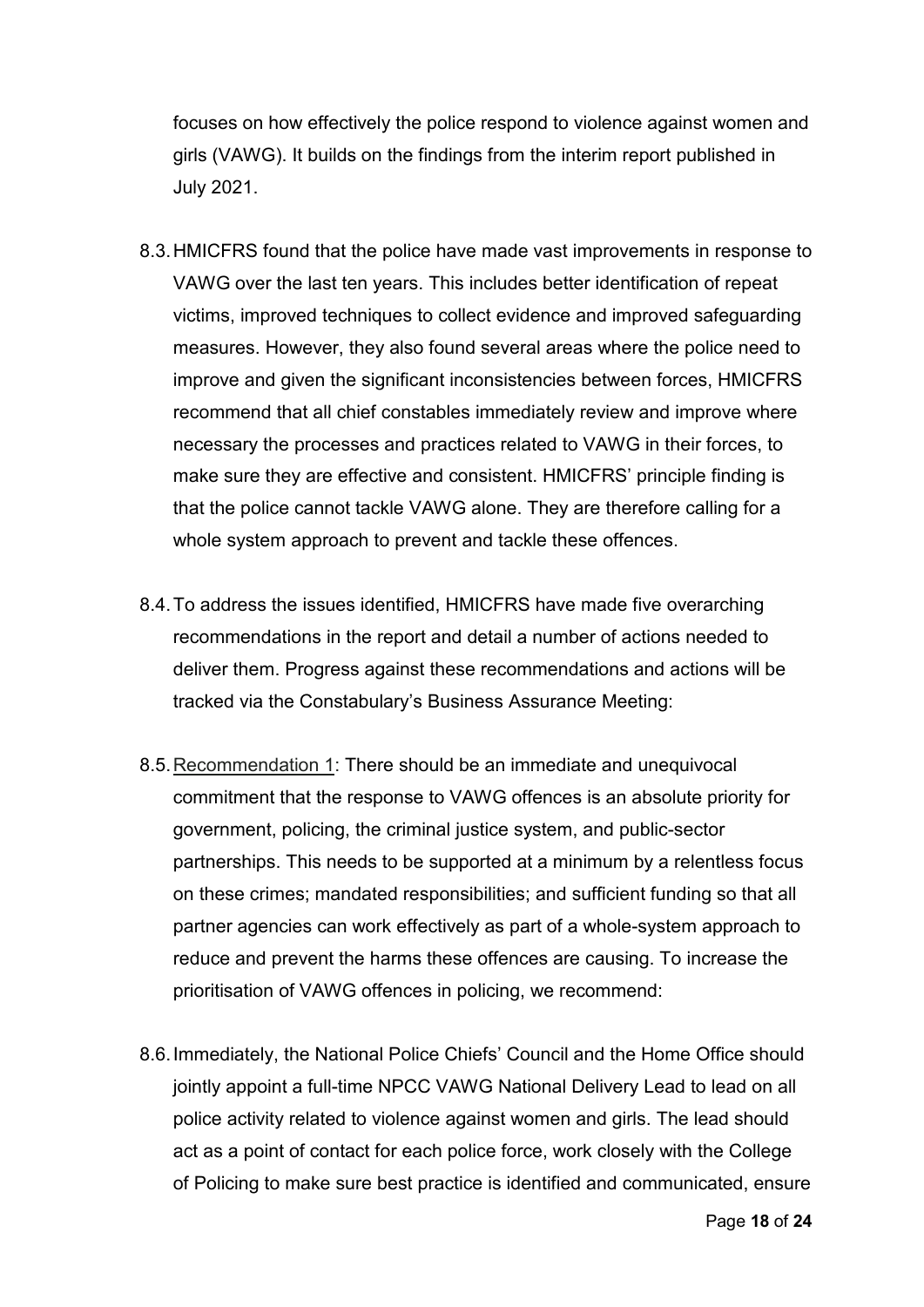progress is monitored, act as the 'voice of policing' at cross-sector national discussions and regularly report to the Home Secretary.

- 8.7.Immediately, the Home Office should add the policing of violence against women and girls to the Strategic Policing Requirement.
- 8.8.By December 2021, the Home Office should make sure that violence against women and girls is a priority for the ministerially chaired crime and policing performance board.
- 8.9.By January 2022, the Home Office and the national policing lead should develop a new National Policing Strategy for violence against women and girls (VAWG), to elevate the priority of VAWG and set a clear direction to forces on what is expected. Consideration should be given to establishing an annual strategic assessment of VAWG to support this strategy, and to using the 4Ps as a delivery framework to implement it. This framework should emphasise the role of effective partnership working, a strong and clear policing culture, and continuous improvements across all the four strands.
- 8.10. To increase the prioritisation of VAWG as part of a whole-system approach, we recommend:
- 8.11. By March 2022, the Home Office should work with other government departments, including the Department for Education, Department for Health and Social Care and Ministry of Justice, to come to an agreement on the measures and actions that each partner agency needs to implement both at national and local levels to encourage joint responsibility in tackling violence against women and girls. This should be co-ordinated through the planned Home Secretary-chaired board. The agreement should also include sustained, multi-year funding to support collaboration between agencies, where they have joint responsibilities, and serious consideration of: 1) a new statutory framework and statutory guidance to define roles, responsibilities and expectations; to standardise existing non-statutory arrangements; and to allow better accountability at local level, and support and scrutiny at national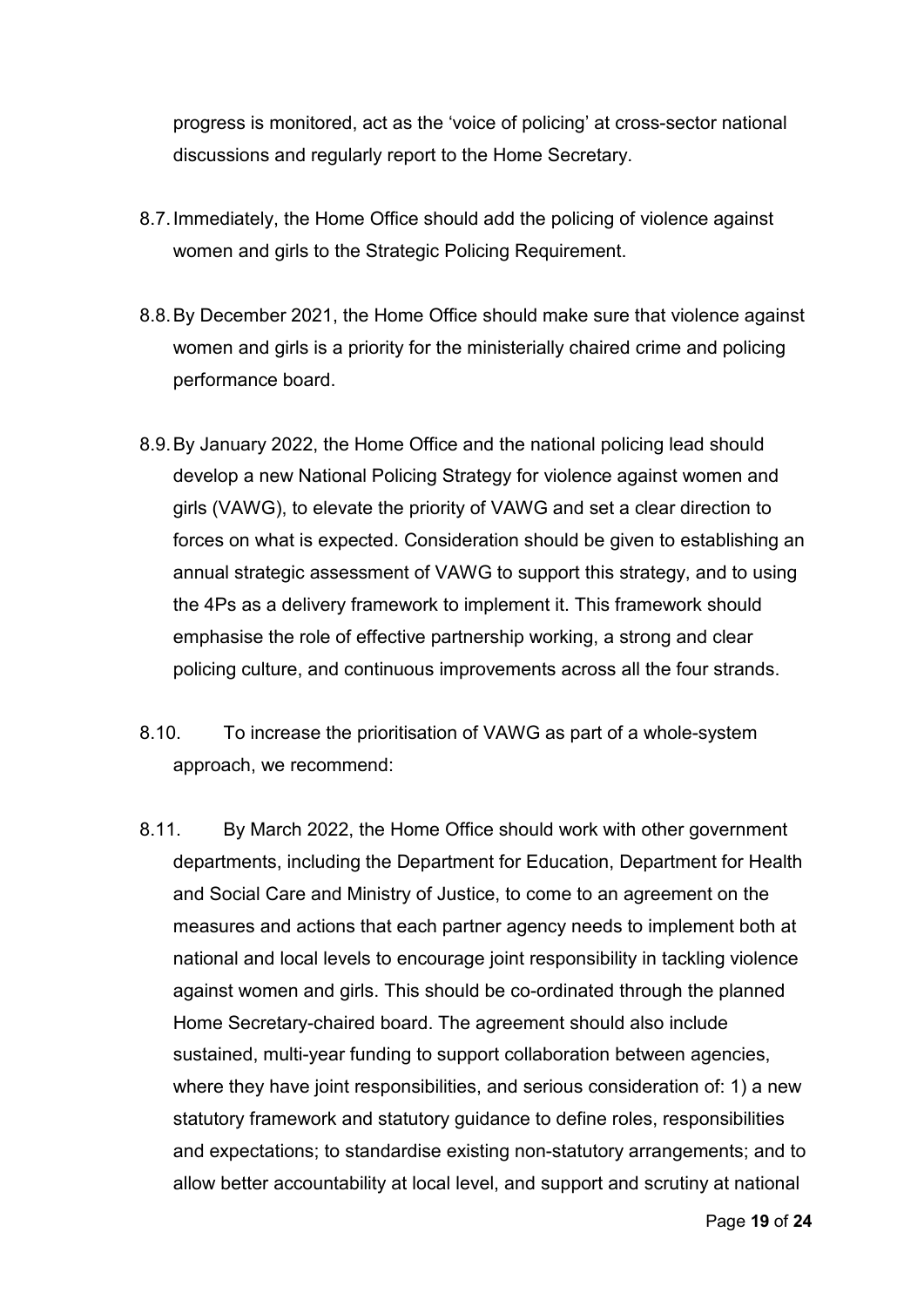level; and 2) as part of this: a statutory duty requiring the police and relevant partner agencies to work together to collectively take action to prevent the harm caused by violence against women and girls (VAWG). In doing this, the Home Office should consider whether this could be included in any existing duties; how duties for safeguarding children will interact with and complement the changes; and how this duty will be incorporated into the new statutory framework for VAWG.

- 8.12. Recommendation 2: The relentless pursuit and disruption of adult perpetrators should be a national priority for the police, and their capability and capacity to do this should be enhanced. We recommend:
- 8.13. By March 2022, the Home Office and the relevant National Police Chiefs' Council leads should review police capability and capacity to relentlessly pursue and disrupt the perpetrators of violence against women and girls offences and enhance these, as necessary.
- 8.14. As part of the work to develop the Government's domestic abuse perpetrator strategy, the Home Office should carry out an urgent review of the role of the detective constable. This should establish appropriate incentives, progression and support for both officer and staff investigators to encourage this career path. This review should include specific recommendations to make sure there is adequate capacity and capability in every force to thoroughly and effectively investigate violence against women and girls offences.
- 8.15. By March 2022, as part of the work to establish and implement the Government's perpetrator strategy, the Home Office, together with the Ministry of Justice, should improve the evidence it has about the management of perpetrators.
- 8.16. By March 2022, as part of the work to establish and implement the Government's perpetrator strategy, the national policing lead, the Home Office and the Ministry of Justice should co-ordinate work to improve, review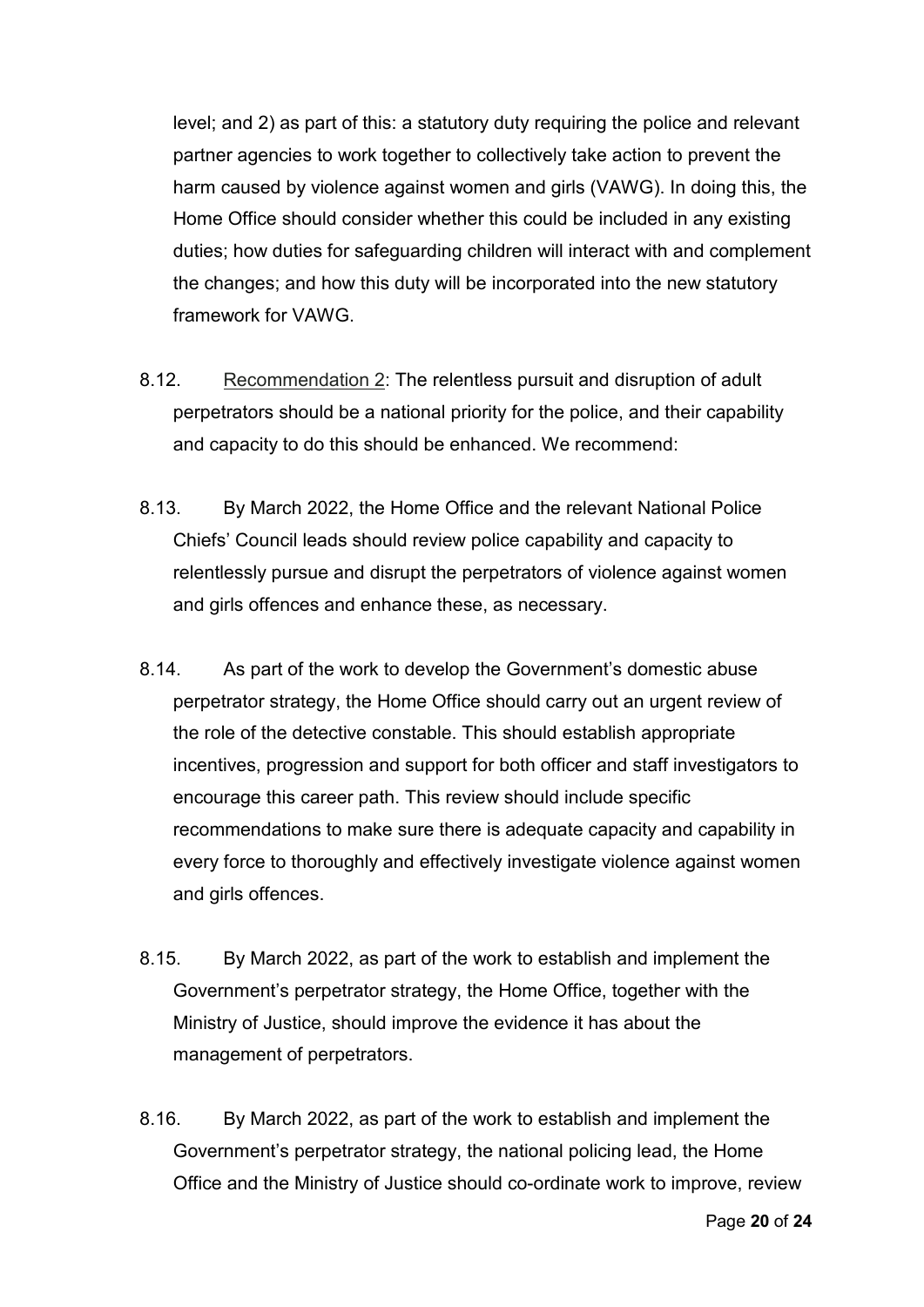and standardise the current arrangements and capability for the management of violence against women and girls (VAWG) offenders. This should aim to increase consistency in the use of multi-agency public protection arrangements, multi-agency tasking and co-ordination, and integrated offender management, and make recommendations to ensure there is sufficient capacity in the system to manage VAWG offenders effectively.

- 8.17. Recommendation 3: Structures and funding should be put in place to make sure victims receive tailored and consistent support. We recommend:
- 8.18. By March 2022, informed by and connected to work on the proposed Victims Bill, the Ministry of Justice, Home Office and other government departments should review funding to ensure it is sufficient for specialists to support victims making complaints to the point that they have received the outcome they need. The aim should be to provide funding so that an independent (non-legal) adviser/advocate is available to support victims of domestic abuse and sexual violence as they go through the criminal justice system (and should consider this for victims of other crimes that disproportionately affect women). This support should be designed in consultation with the victim and should continue after a perpetrator is released from prison.
- 8.19. By March 2022, all police forces should ensure information on the protected characteristics of victims is accurately and consistently recorded.
- 8.20. By March 2022, informed by and connected to work on the proposed Victims Bill, the national policing lead, National Police Chiefs' Council leads and the Home Office should work together to establish guidance for all forces on how the views and experiences of victims should be recorded, analysed and considered as part of performance management of VAWG offences. As a minimum, this should include a single national survey to measure victim satisfaction, and processes to link local performance management data with the proposed national VAWG improvement measures (recommendation 4.4). This should allow for both local and national quality assurance, as well as the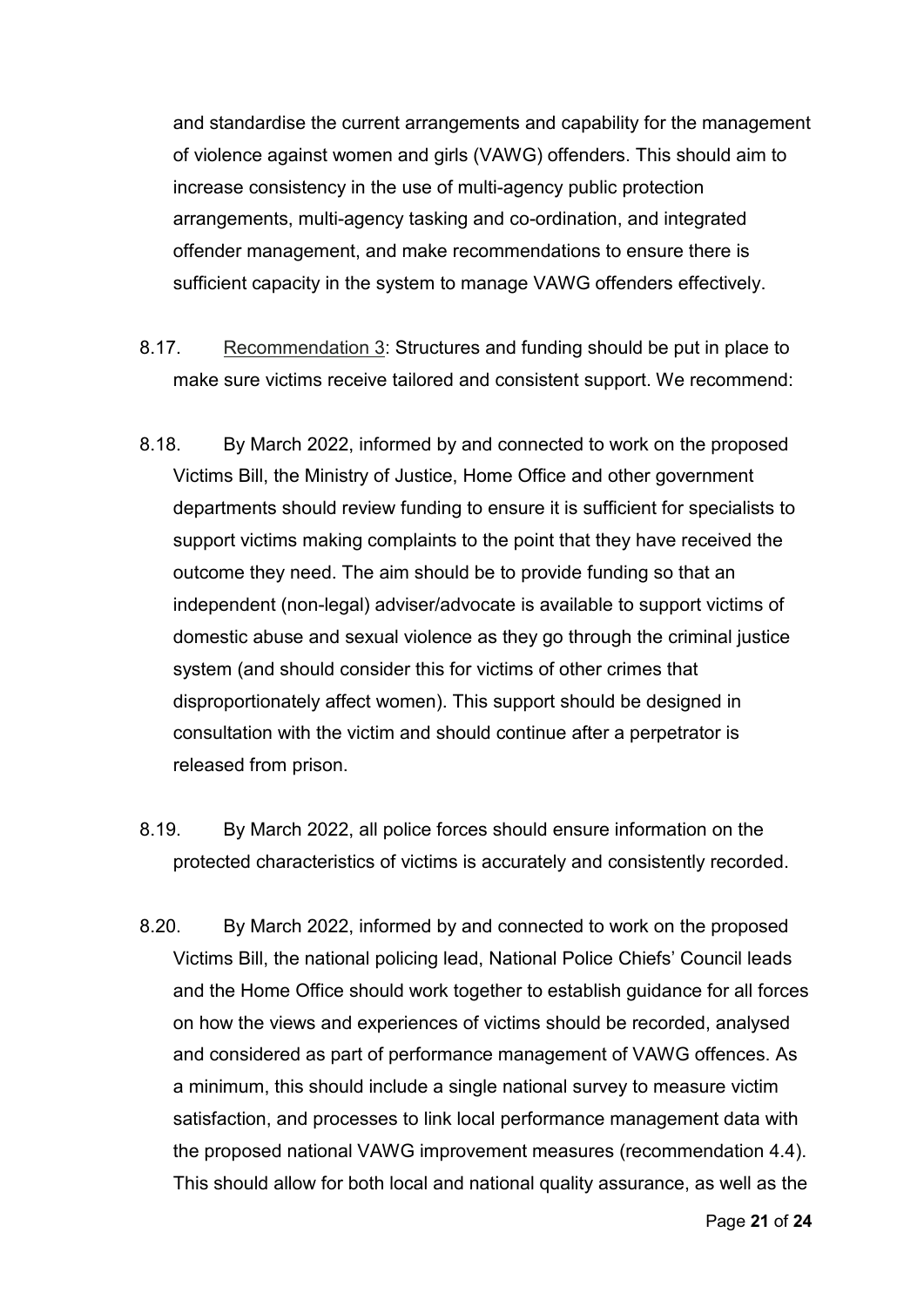identification of any emerging issues, risks or variables that need further action to resolve. Police forces and partner agencies should have clear responsibilities in supporting victims through every stage of the case.

- 8.21. Recommendation 4: All chief constables should immediately review and ensure that there are consistently high standards in their forces' responses to violence against women and girls and should be supported in doing so by national standards and data. We recommend:
- 8.22. By March 2022, chief constables should establish and publish an action plan that specifies in detail what steps the force will take to improve and standardise its approach to responding to violence against women and girls offences, with the aim of ensuring policies, processes and practices are effective, actively monitored and managed, and meeting national standards. This should include (but is not limited to) improving and standardising: 1) the use of police powers to protect women, including arrest of perpetrators, use of pre-charge bail, the applications for orders (where appropriate) and processes for responding to breaches of non-molestation and other orders; 2) the use of the Domestic Violence Disclosure Scheme; 3) the capability of generalist and specialist staff to respond to violence against women and girls offences effectively, including consistent understanding of newer offences (such as coercive control); 4) the identification and management of high-harm violent offenders against women and girls (in partnership with other organisations); 5) the identification and protection of the most at-risk victims of violence against women and girls offences (in partnership with other organisations); and 6) internal and public communications related to violence against women and girls to ensure that messages raise awareness of the risk and emphasise the seriousness of the issues.
- 8.23. By December 2021, the NPCC VAWG National Delivery Lead should set a framework for the force-level action plans, and work with chief constables to make sure their action plans are in place. By June 2022, the national lead should then provide HMICFRS with an assessment of national progress, which establishes any potential gaps and areas for improvement.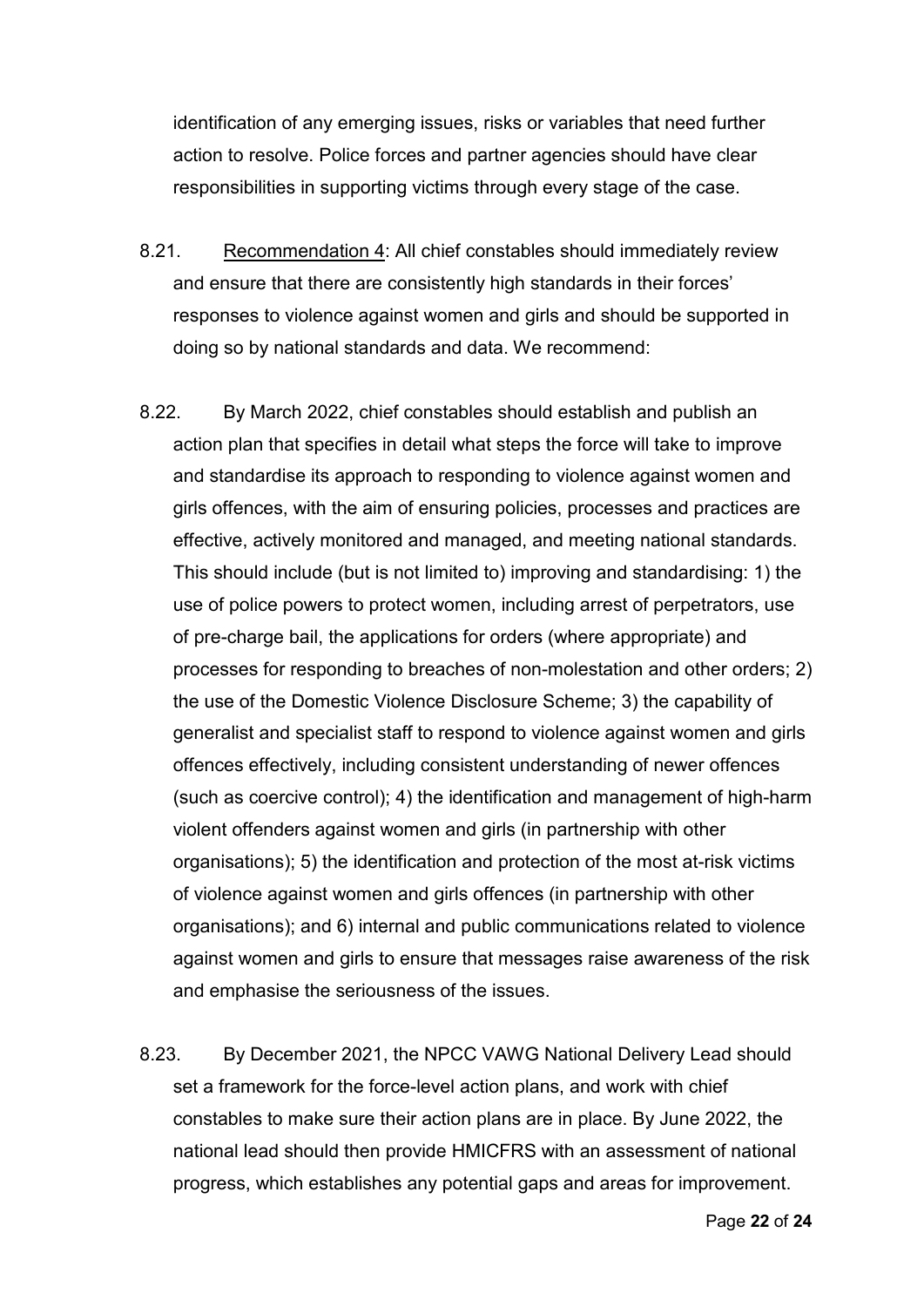- 8.24. This force-level activity should be supported by clearer standards and improved performance monitoring, to help chief constables better assure themselves of their forces' effectiveness in responding to VAWG, and to allow greater accountability, support and direction at local and national levels. We recommend:
- 8.25. Immediately, the College of Policing should develop a violence against women and girls minimum standard, creating a consistent and clear standard for police investigations. The Home Secretary or the College of Policing should then consider whether to use their powers under section 53A of the Police Act 1996 to require police forces to adopt the procedures and practices it sets out.
- 8.26. By March 2022, the College of Policing and the National Police Chiefs' Council should establish mechanisms and processes to allow rapid and consistent sharing of evidence, information, and evaluation on new and effective ways of working in response to violence against women and girls offences.
- 8.27. By December 2021, the Home Office together with other government departments should introduce a set of measures to monitor improvements in the criminal justice system approach to all crimes that disproportionately affect women and girls. This should be developed together with women and children's representatives and include a strong focus on evidence of victim experience (and include such information as is necessary to identify and act on variation in service provided to women with different protected characteristics). The measures should enable better accountability and support at local and national levels. Where possible, this should complement the work the Government is already doing following its end-to-end rape review to develop a 'scorecard' for measuring improvements to rape crimes.
- 8.28. By March 2022, the Home Office should work with other government departments, policing, and victim representatives and support organisations to build awareness of the importance of ensuring communications and